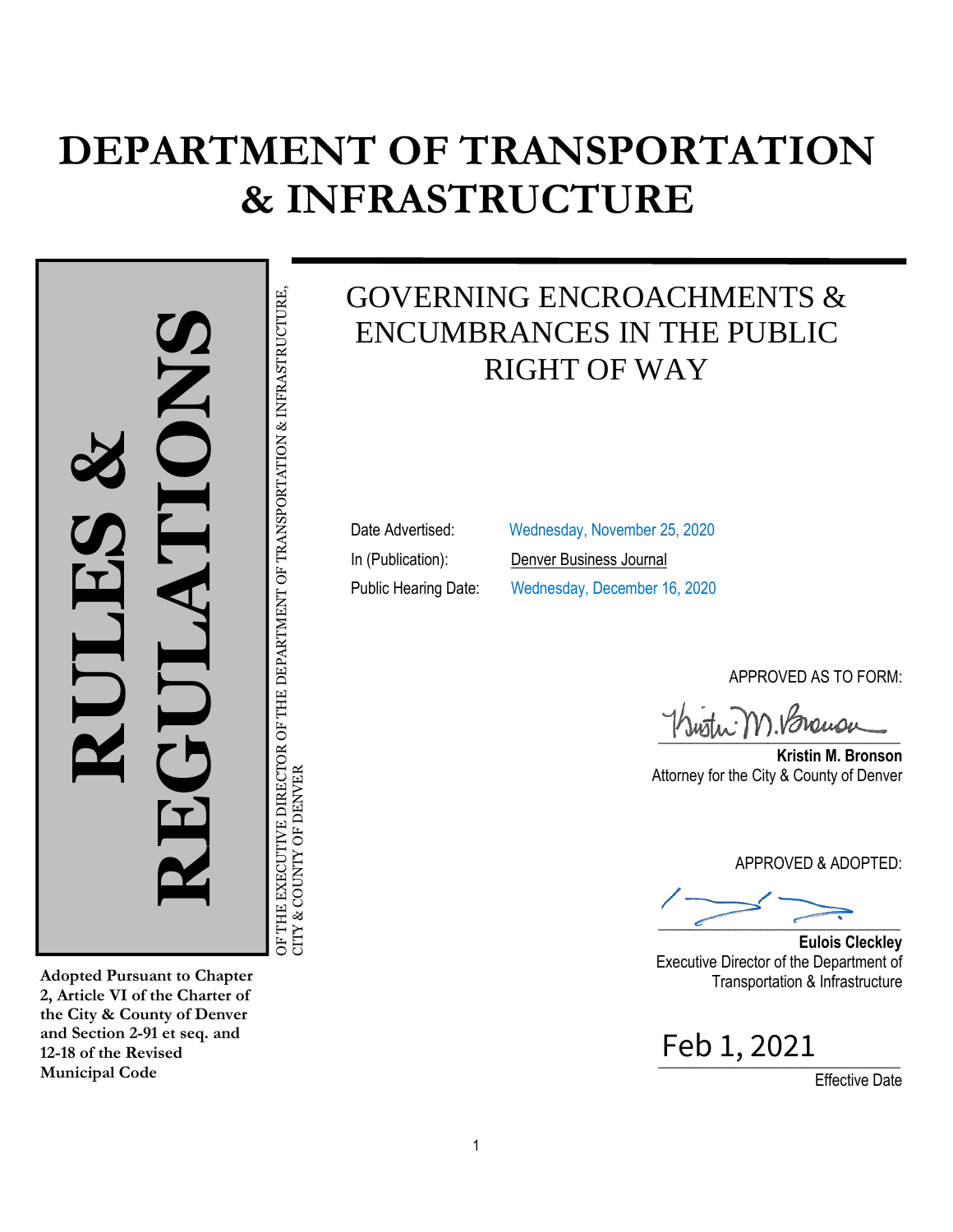

## **ENCROACHMENTS & ENCUMBRANCES IN THE PUBLIC RIGHT-OF-WAY**

| <b>Authority</b>                                           | Under the authority of the Denver City Charter, Article II; the Denver Revised Municipal Code<br>(DRMC), Chapter 49; and by other City Ordinances and Regulations, the City and County of<br>Denver Department of Transportation & Infrastructure manages the Public Right-of-Way. The<br>Department of Transportation & Infrastructure Right-of-Way Services Division is the assigned<br>City and County of Denver division of authority to administer and regulate Encroachments<br>and Encumbrances in the Public Right-of-Way.<br>This Rule and Regulation hereby replaces and supersedes the rule and regulation entitled<br>Encroachments in the Public Right of Way, effective December 15, 2014.                                                                                                                                                                                                                                                                                                                                                                                                                                                                                           |
|------------------------------------------------------------|----------------------------------------------------------------------------------------------------------------------------------------------------------------------------------------------------------------------------------------------------------------------------------------------------------------------------------------------------------------------------------------------------------------------------------------------------------------------------------------------------------------------------------------------------------------------------------------------------------------------------------------------------------------------------------------------------------------------------------------------------------------------------------------------------------------------------------------------------------------------------------------------------------------------------------------------------------------------------------------------------------------------------------------------------------------------------------------------------------------------------------------------------------------------------------------------------|
| <b>Purpose</b>                                             | Right-of-Way is Public property specifically dedicated for the purposes of constructing,<br>reconstructing, owning, maintaining, and repairing public thoroughfares such as streets, alleys,<br>sidewalks, trails, and other public ways for transportation, utilities, and other public<br>infrastructure. Private improvements should be located on Private property. Only in cases<br>where there are physical constraints that preclude the placement of Private improvements on<br>Private property that an Encroachment may be considered to be located within the Right-of-<br>Way.<br>When Privately-owned improvements are proposed in the Right-of-Way (Encroachments or<br>Encumbrances), the conditions of this document must be met at a minimum. The intent of this<br>document is to define and categorize Encroachments and establish criteria and general<br>conditions for placement of Encroachments in the ROW. It is the City's sole discretion whether<br>to grant an Encroachment Permit based on any facts the City feels are relevant.<br>Encroachments are categorized as one of the following: Tier I, II, or III depending on the<br>significance of the Encroachment. |
| <b>Encroachment</b><br><b>Permit</b><br><b>Information</b> | An Encroachment Permit is required prior to placing an Encroachment in the Public Right-of-<br>Way. Encroachment Permits are revocable by the City at the City's discretion. An<br>Encroachment Permit confers no rights to the Right-of-Way. Refer to Permit Entrance<br>Requirements for Encroachments & Encumbrances in the Public Right-of-Way for the<br>submittal process, fees, guidelines and requirements for submittals available at<br>www.denvergov.org/dotipermits.                                                                                                                                                                                                                                                                                                                                                                                                                                                                                                                                                                                                                                                                                                                   |
| General<br><b>Obligations</b>                              | The General Obligations are applicable to all Encroachment Permits. Permittee agrees to the<br>following:<br>1. Permittee agrees to defend, indemnify, reimburse and hold harmless the City, its<br>appointed and elected officials, agents and employees for, from and against all liabilities,<br>claims, judgments, suits or demands for damages to persons or property arising out of,<br>resulting from, or relating to an Encroachment Permit and the Encroachment ("Claims").<br>This indemnity shall be interpreted in the broadest possible manner to indemnify City for                                                                                                                                                                                                                                                                                                                                                                                                                                                                                                                                                                                                                  |

City and County of Denver Department of Transportation & Infrastructure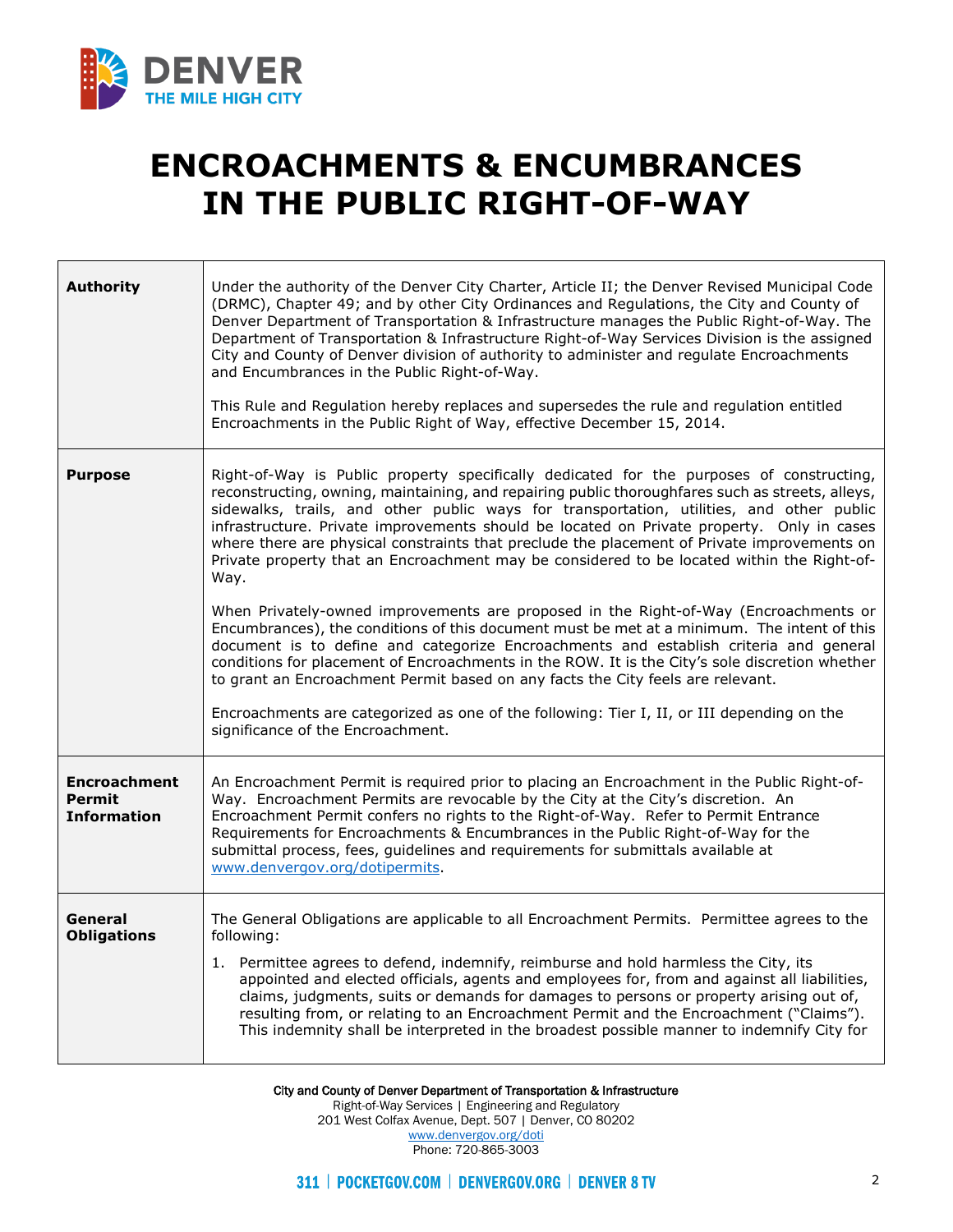

| General                                        | any acts or omissions of Permittee or its subcontractors either passive or active,<br>irrespective of fault, including City's negligence whether active or passive.                                                                                                                                                                                                                                                                                                                                                   |
|------------------------------------------------|-----------------------------------------------------------------------------------------------------------------------------------------------------------------------------------------------------------------------------------------------------------------------------------------------------------------------------------------------------------------------------------------------------------------------------------------------------------------------------------------------------------------------|
| <b>Obligations</b><br>(Continued)              | 2. Permittee's duty to defend and indemnify City shall arise at the time written notice of the<br>Claim is first provided to City regardless of whether claimant has filed suit on the Claim.<br>Permittee's duty to defend and indemnify City shall arise even if City is the only party<br>sued by claimant and/or claimant alleges that City's negligence or willful misconduct was<br>the sole cause of claimant's damages.                                                                                       |
|                                                | 3. Permittee will defend any and all Claims which may be brought or threatened against City<br>and will pay on behalf of City any expenses incurred by reason of such Claims including,<br>but not limited to, court costs and attorney fees incurred in defending and investigating<br>such Claims or seeking to enforce this indemnity obligation. Such payments on behalf of<br>City shall be in addition to any other legal remedies available to City and shall not be<br>considered City's exclusive remedy.    |
|                                                | 4. Insurance coverage requirements specified in an Encroachment Permit shall in no way<br>lessen or limit the liability of Permittee under the terms of this indemnification obligation.<br>Permittee shall obtain, at its own expense, any additional insurance that it deems<br>necessary for the City's protection.                                                                                                                                                                                                |
|                                                | 5. This defense and indemnification obligation shall survive the expiration or termination of<br>any issued Encroachment Permit.                                                                                                                                                                                                                                                                                                                                                                                      |
|                                                | 6. Permittee is fully responsible for all costs to install, maintain, repair, replace, remove,<br>and restore the Encroachment Area, including annual City Encroachment Permit Fees. A<br>lien will be placed on the Permittee's property for failure to remove a revoked or<br>abandoned Encroachment for cost incurred by CCD to remove the Encroachment and<br>restore the Encroachment Area on behalf of the Permittee.                                                                                           |
| <b>Insurance and</b><br><b>Indemnification</b> | <b>Tier I and Tier II Encroachments</b><br>Pursuant to and not superseding any General Terms and Conditions, as a condition for<br>placement of a Tier I or Tier II Encroachment, the Owner of such Tier I or Tier II<br>Encroachment shall hold CCD harmless from all loss or damage to persons or property on<br>account of injury arising from the construction, repair, or maintenance of the Tier I or Tier II<br>Encroachment; and                                                                              |
|                                                | Obtain and Maintain a Commercial General Liability insurance policy with limits of \$1,000,000<br>for each occurrence, \$1,000,000 for each personal and advertising injury claim, \$2,000,000<br>products and completed operations aggregate, and \$2,000,000 policy aggregate. The City<br>and County of Denver, its Elected and Appointed Officials, Employees and Volunteers shall be<br>included as Additional Insured.                                                                                          |
|                                                | <b>Tier III Encroachments</b><br>Pursuant to and not superseding any General Terms and Conditions, as a condition for<br>placement of a Tier III Encroachment, the Owner of such Tier III Encroachment shall hold<br>CCD harmless from all loss or damage to persons or property on account of injury arising<br>from the construction, repair, or maintenance of the Tier III Encroachment; and                                                                                                                      |
|                                                | Obtain and Maintain a Commercial General Liability insurance policy with limits of \$1,000,000<br>for each occurrence, \$1,000,000 for each personal and advertising injury claim, \$2,000,000<br>products and completed operations aggregate, and \$5,000,000 policy aggregate. A<br>combination of primary and excess coverage may be used to meet the aggregate limit. The<br>City and County of Denver, its Elected and Appointed Officials, Employees and Volunteers<br>shall be included as Additional Insured. |

City and County of Denver Department of Transportation & Infrastructure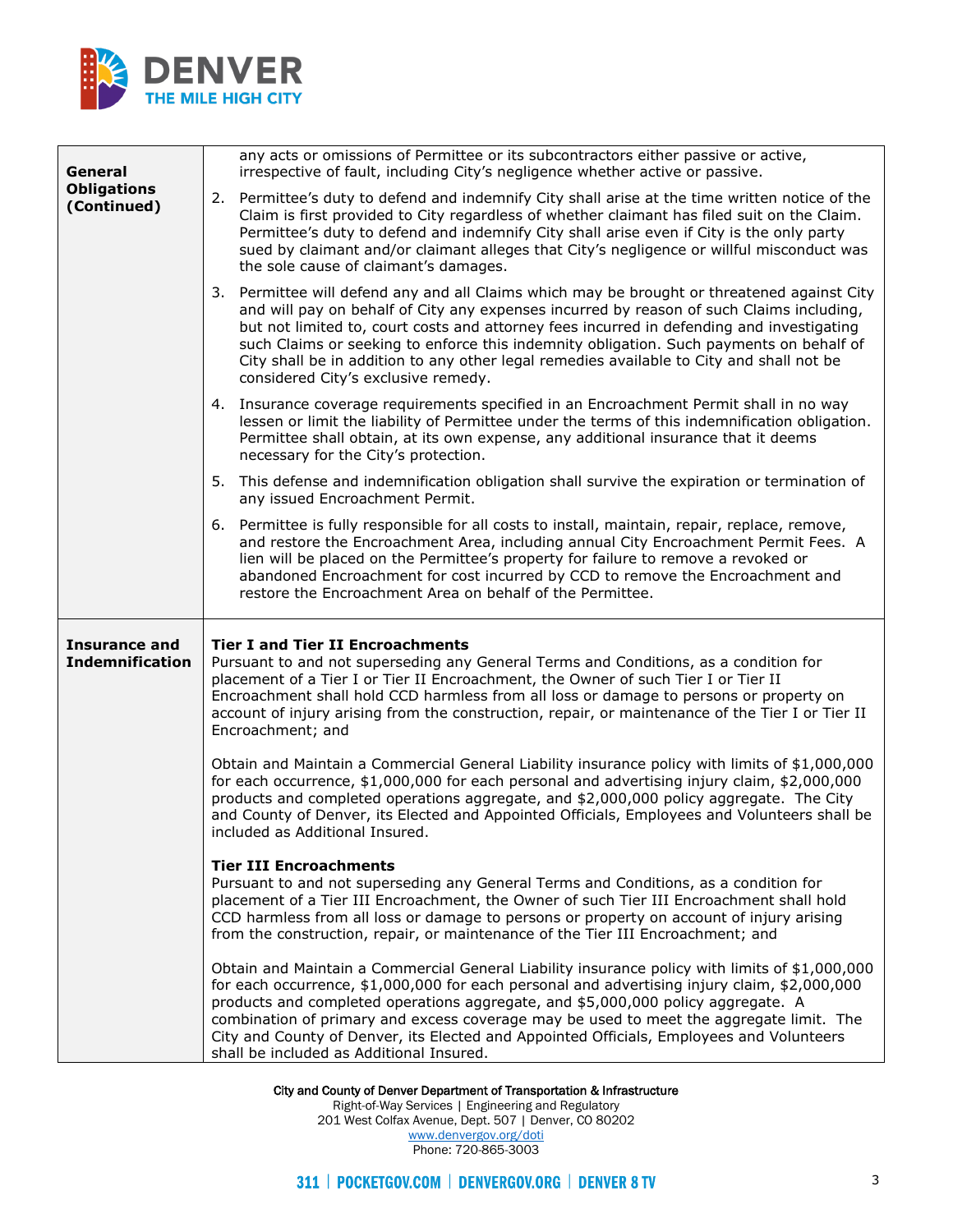

| <b>Abbreviations</b> | <b>AASHTO</b> - American Association of State & Highway Transportation Officials<br><b>ADA</b> - Americans with Disabilities Act<br>ADAAG - Americans with Disabilities Act Accessibility Guidelines<br>ADA/ADAAG/PROWAG - Americans with Disabilities Act and accessibility guidelines<br><b>CASDP</b> - Construction Activities Stormwater Discharge Permit<br><b>CCD</b> - City and County of Denver<br><b>CDOT</b> - Colorado Department of Transportation<br><b>CLOMR</b> - Conditional Letter of Map Revision<br>CP - Right-of-Way Construction Permit<br>CPD -Community Planning and Development, a department in the CCD<br><b>DDPHE</b> - Department of Public Health and Environment, a department in the CCD<br><b>DOTI</b> - Department of Transportation & Infrastructure, a department in the CCD<br><b>DPR</b> - Department of Parks & Recreation, a department in the City & County of Denver<br><b>DRMC</b> - Denver Revised Municipal Code<br><b>DES</b> - Development Engineering Services, a division of Right-of-Way Services<br><b>DS</b> - Development Services, a division of Community Planning and Development<br>ER - Engineering and Regulatory, a section of DOTI Right-of-Way Services<br>FDC - Fire Department Connection<br>FEMA - Federal Emergency Management Agency<br>FIRM - Flood Insurance Rate Map<br><b>GPS</b> - Global Positioning System<br><b>LOMR</b> - Letter of Map Revision<br><b>MUTCD</b> - Manual on Uniform Traffic Control Devices<br>OCF - Office of the City Forester<br><b>PAR</b> - Pedestrian Accessible Route<br><b>PROWAG</b> - Public Right-of-Way Accessibility Guidelines<br><b>ROW</b> - Right-of-Way or Rights-of-Way<br>ROWS - Right-of-Way Services, a division of DOTI<br>RSOP - Revocable Street Occupancy Permit<br><b>SCP</b> - Street Cut Permit<br><b>SOP</b> - Street Occupancy Permit<br>SSPR - Storm and Sanitary Plan Review<br><b>SUDP</b> - Sewer Use and Drainage Permit<br>TCRP or TCR - Street Furniture and Table Chair and Railing Permit<br>TEP - Transportation Engineering Plan<br><b>UPR</b> - Utility Plan Review |
|----------------------|------------------------------------------------------------------------------------------------------------------------------------------------------------------------------------------------------------------------------------------------------------------------------------------------------------------------------------------------------------------------------------------------------------------------------------------------------------------------------------------------------------------------------------------------------------------------------------------------------------------------------------------------------------------------------------------------------------------------------------------------------------------------------------------------------------------------------------------------------------------------------------------------------------------------------------------------------------------------------------------------------------------------------------------------------------------------------------------------------------------------------------------------------------------------------------------------------------------------------------------------------------------------------------------------------------------------------------------------------------------------------------------------------------------------------------------------------------------------------------------------------------------------------------------------------------------------------------------------------------------------------------------------------------------------------------------------------------------------------------------------------------------------------------------------------------------------------------------------------------------------------------------------------------------------------------------------------------------------------------------------------------------------------------------------------------------------------------------------------------|
| <b>Definitions</b>   | <b>Advertising</b> - The activity or profession of producing or posting advertisements for<br>commercial products or services.<br><b>Advertisement -</b> A notice or announcement in a public medium promoting a product,<br>service, or event.<br>Amenity Zone - As defined in the CCD Transportation Standards and Details for the<br><b>Engineering Division.</b> The Amenity Zone includes the following three areas: 1) between the                                                                                                                                                                                                                                                                                                                                                                                                                                                                                                                                                                                                                                                                                                                                                                                                                                                                                                                                                                                                                                                                                                                                                                                                                                                                                                                                                                                                                                                                                                                                                                                                                                                                   |
|                      | back of curb, or edge of pavement where no curb exists, to the street side of the Sidewalk,<br>2) where no Sidewalk exists, the entire area between property line and the paved portion of<br>street or alley, and 3) where there is attached Sidewalk, the area between the back of<br>Sidewalk and property line.<br>Artwork - Creative art in the form of paintings, murals, sculptures and other pieces or<br>structures that is primarily aesthetic and is not intended for the purpose of Advertising.                                                                                                                                                                                                                                                                                                                                                                                                                                                                                                                                                                                                                                                                                                                                                                                                                                                                                                                                                                                                                                                                                                                                                                                                                                                                                                                                                                                                                                                                                                                                                                                               |

City and County of Denver Department of Transportation & Infrastructure Right-of-Way Services | Engineering and Regulatory 201 West Colfax Avenue, Dept. 507 | Denver, CO 80202 [www.denvergov.org/doti](https://www.denvergov.org/content/denvergov/en/transportation-mobility.html) Phone: 720-865-3003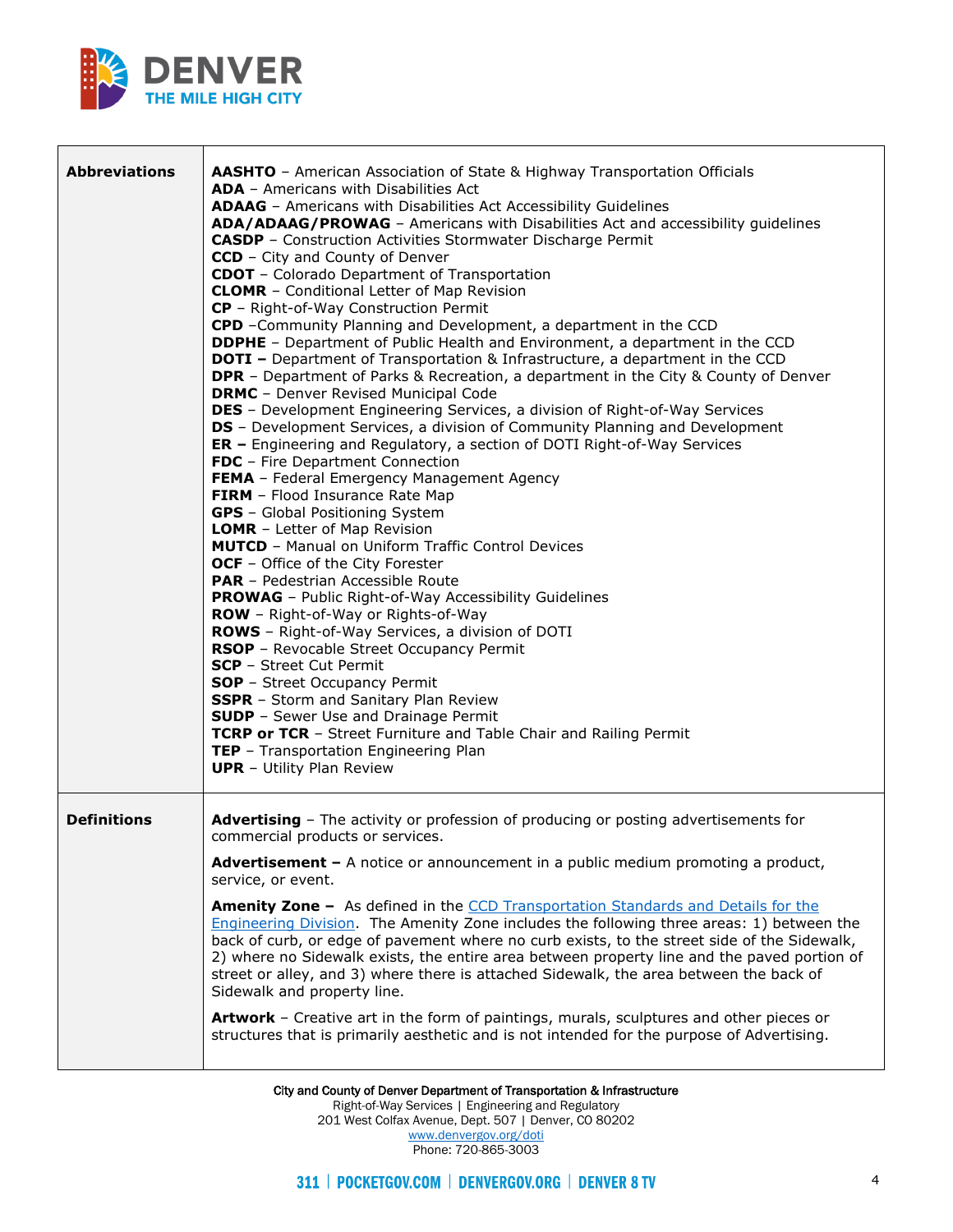

<u> The Communication of the Communication of the Communication of the Communication of the Communication of the Communication of the Communication of the Communication of the Communication of the Communication of the Commun</u>

| <b>Definitions</b><br>(Continued) | <b>Awning - An architectural Projection as defined by DRMC Sections 49-401 through 49-410</b><br>that provides weather protection, identity or decoration and is partially or wholly supported<br>by the building to which it is attached. An Awning is comprised of a removable or<br>retractable, lightweight frame structure covered by a removable or retractable fabric that is<br>removed or retracted when not in use or during inclement weather to ensure that water,<br>snow and ice do not drain onto the Sidewalk. Awnings may not have attachments such as<br>signs, lighting, or outdoor heating. |
|-----------------------------------|-----------------------------------------------------------------------------------------------------------------------------------------------------------------------------------------------------------------------------------------------------------------------------------------------------------------------------------------------------------------------------------------------------------------------------------------------------------------------------------------------------------------------------------------------------------------------------------------------------------------|
|                                   | <b>Balcony</b> - Balconies in the ROW are only allowed if they and their Projections are placed<br>consistent with DRMC Sections 49-341 through 49-344.                                                                                                                                                                                                                                                                                                                                                                                                                                                         |
|                                   | <b>Bollard -</b> Any small vertical element such as a steel or iron pole, or a short concrete column<br>intended to allow pedestrian traffic while restricting vehicular traffic. Bollards are typically<br>used in groups to delineate between pedestrian and vehicular areas or to protect facilities,<br>vaults, or structures.                                                                                                                                                                                                                                                                              |
|                                   | Building Appendage - Belt courses, water-tables, sills, capitals, bases, vertical or<br>horizontal Sun Shades, and other architectural features, including Canopies and Roof<br>Overhang, projecting from a building that are primarily aesthetic, are non-structural, and do<br>not enclose occupiable floor area and are consistent with DRMC Sections 49-341 through 49-<br>346.                                                                                                                                                                                                                             |
|                                   | <b>Canopy</b> -A structure or architectural Projection of rigid construction that provides weather<br>protection, identity or decoration that is not easily removable or retractable. A Canopy is<br>structurally independent or supported by attachment to a building on one or more sides.                                                                                                                                                                                                                                                                                                                    |
|                                   | <b>Cantilevered Roof</b> - A roof that extends from the building wall greater than the criteria<br>defined for Building Appendage.                                                                                                                                                                                                                                                                                                                                                                                                                                                                              |
|                                   | City - City and County of Denver, also referred to as CCD.                                                                                                                                                                                                                                                                                                                                                                                                                                                                                                                                                      |
|                                   | <b>Cluster Box -</b> A unit of individually locked mail compartments serving two or more single-<br>family residential, duplex, multi-family, or commercial units.                                                                                                                                                                                                                                                                                                                                                                                                                                              |
|                                   | <b>Corner Sight Triangle - a 30-foot leg Sight Triangle located at each street corner.</b>                                                                                                                                                                                                                                                                                                                                                                                                                                                                                                                      |
|                                   | <b>Curbside Mailbox</b> - A post-mounted, single mailbox unit serving one single property placed<br>back of curb in the ROW frontage of the property being served.                                                                                                                                                                                                                                                                                                                                                                                                                                              |
|                                   | <b>Elevated Walkway</b> – a pedestrian route that is Raised and exists above finished grade of<br>the back of curb.                                                                                                                                                                                                                                                                                                                                                                                                                                                                                             |
|                                   | <b>Enclosed Patio -</b> A patio fully or partially closed in on any of the sides and above the railing<br>by fixed or removable material such as fabric, plastic, wood, or glass to separate the patio<br>area from being fully open to the ROW.                                                                                                                                                                                                                                                                                                                                                                |
|                                   | Encroachment - Privately-owned improvements that are in, or project into, the Public ROW.                                                                                                                                                                                                                                                                                                                                                                                                                                                                                                                       |
|                                   | <b>Encroachment Area</b> - The area in the ROW impacted from the placement of the<br>Encroachment, including portions of ROW disturbed during installation, maintenance, repair<br>and removal of an Encroachment.                                                                                                                                                                                                                                                                                                                                                                                              |
|                                   | <b>Encroachment Permit</b> - A permit issued by the City for an Encroachment pursuant to these<br>rules and regulations.                                                                                                                                                                                                                                                                                                                                                                                                                                                                                        |
|                                   | <b>Encroachment Permit Fees</b> - Fees related to an Encroachment Permit, including, but not<br>limited to, inspections and administration.                                                                                                                                                                                                                                                                                                                                                                                                                                                                     |
|                                   | <b>Encumbrance - See Encroachment.</b>                                                                                                                                                                                                                                                                                                                                                                                                                                                                                                                                                                          |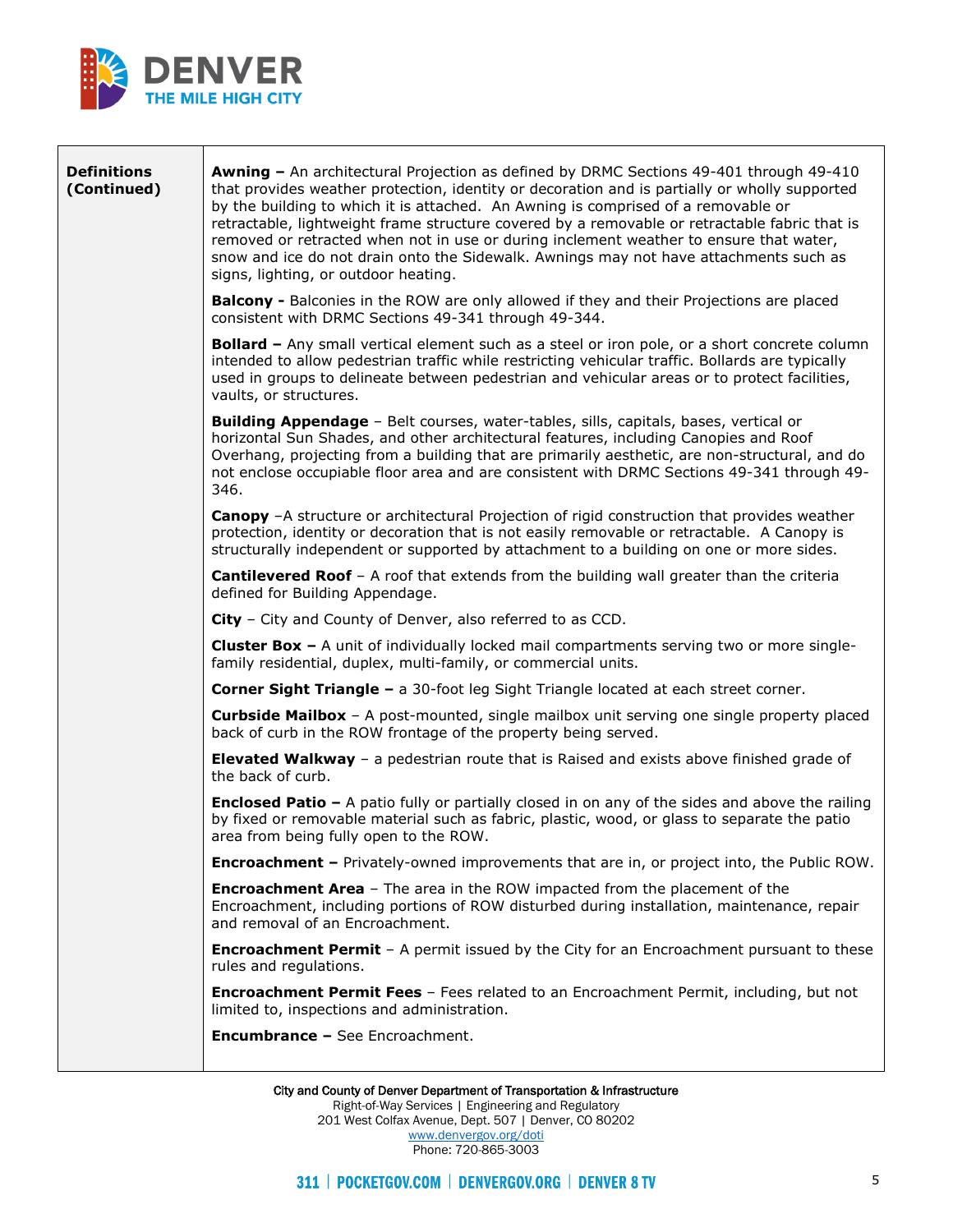

Г

| <b>Definitions</b> | <b>Executive Director of DOTI - Manager of DOTI or their designee.</b>                                                                                                                                                                                                                                                                                                                                                                                                                                                                                                              |
|--------------------|-------------------------------------------------------------------------------------------------------------------------------------------------------------------------------------------------------------------------------------------------------------------------------------------------------------------------------------------------------------------------------------------------------------------------------------------------------------------------------------------------------------------------------------------------------------------------------------|
| (Continued)        | Fire Zones - Fire Zone 1 and 2 are the collective areas within the boundary described as<br>follows: beginning at the intersection of East 14th Avenue and Grant Street, thence north on<br>Grant Street to 21st Street, thence northwest on 21st Street to Blake Street, thence<br>southwest on Blake Street to the Cherry Creek, thence southeast on the Cherry Creek to<br>West 14th Avenue, thence east on 14th Avenue to the point of beginning. Fire Zone 3 is all<br>areas outside of the boundary of Zones 1-2.                                                             |
|                    | Floodway - The channel of a river or other watercourse and the adjacent land areas that<br>must be reserved to discharge the base flood without cumulatively increasing the water<br>surface elevation more than a designated height.                                                                                                                                                                                                                                                                                                                                               |
|                    | <b>Flow Line -</b> At vertical curbs, Flow Line is defined as the base of the curb. For sloped curbs,<br>Flow Line is defined as the base of the slope. If no curb exists, Flow Line is defined as the<br>edge of the pavement.                                                                                                                                                                                                                                                                                                                                                     |
|                    | Hardscape - Surface treatment consisting of pavement that may include standard concrete,<br>flagstone, granite, brick pavers, paver stone, colored concrete or stamped concrete located in<br>the Streetscape of the ROW.                                                                                                                                                                                                                                                                                                                                                           |
|                    | Kiosk - A small open-fronted shelter where convenience items are sold, such as newspapers,<br>magazines, refreshments, phone accessories, and tickets.                                                                                                                                                                                                                                                                                                                                                                                                                              |
|                    | <b>Landscape Fencing</b> - 30 inches or less in height and more than 50% open in area for the<br>purposes of protecting surface water quality/detention, landscape and/or tree planting areas.<br>Easily removable, can be pushed-in or pulled-out of the ground and is not set-in concrete.                                                                                                                                                                                                                                                                                        |
|                    | Mail Delivery Center - The placement of more than one Curbside Mailbox and/or one or<br>more Cluster Boxes in a centralized mail delivery area for multiple residential or commercial<br>properties or units served.                                                                                                                                                                                                                                                                                                                                                                |
|                    | Marquee - A type of Canopy that projects from the wall of a building or its supports over the<br>entrance to a theater or venue for live events for displaying events or other attractions and<br>may be illuminated and/or include a monitor and is consistent with DRMC Sections 49-386<br>through 49-391.                                                                                                                                                                                                                                                                        |
|                    | Neighborhood Book Exchange - A post-mounted, book-sharing box, or bookcase, used by<br>the community to leave a book or take a book. The box is no greater than 8 cubic feet and<br>the post is no greater than 6 inches in diameter.                                                                                                                                                                                                                                                                                                                                               |
|                    | Non-Portable Planters - An affixed, cast-in-place, or constructed-in-place planter that does<br>not meet Tree Planter criteria per the CCD Transportation Standards and Details for the<br><b>Engineering Division.</b>                                                                                                                                                                                                                                                                                                                                                             |
|                    | <b>Owner</b> - Property owner adjacent to the Easement Area, other than the City and County of<br>Denver, that is responsible for the placement, maintenance, repair, replacement, removal,<br>site restoration, ownership, or is otherwise responsible for the Encroachment in accordance<br>with this document. Owner shall include the original Owner's successors and assigns of the<br>property adjacent to the Easement Area.                                                                                                                                                 |
|                    | <b>Parklet -</b> The temporary repurposing of portions of the Public ROW generally between flow<br>lines, including on-street parking spaces, otherwise unallocated street pavement, by<br>designating areas for seating, non-vehicular parking, or platforms for public use, mingling,<br>sitting, or activity. All uses of Parklets shall be subject to review of all proposed elements<br>and are subject to the same terms and conditions of Encroachments and use of the Public<br>ROW. Parklets shall not be used for loitering, camping, overnight sleeping, location of any |
|                    | City and County of Denver Department of Transportation & Infrastructure                                                                                                                                                                                                                                                                                                                                                                                                                                                                                                             |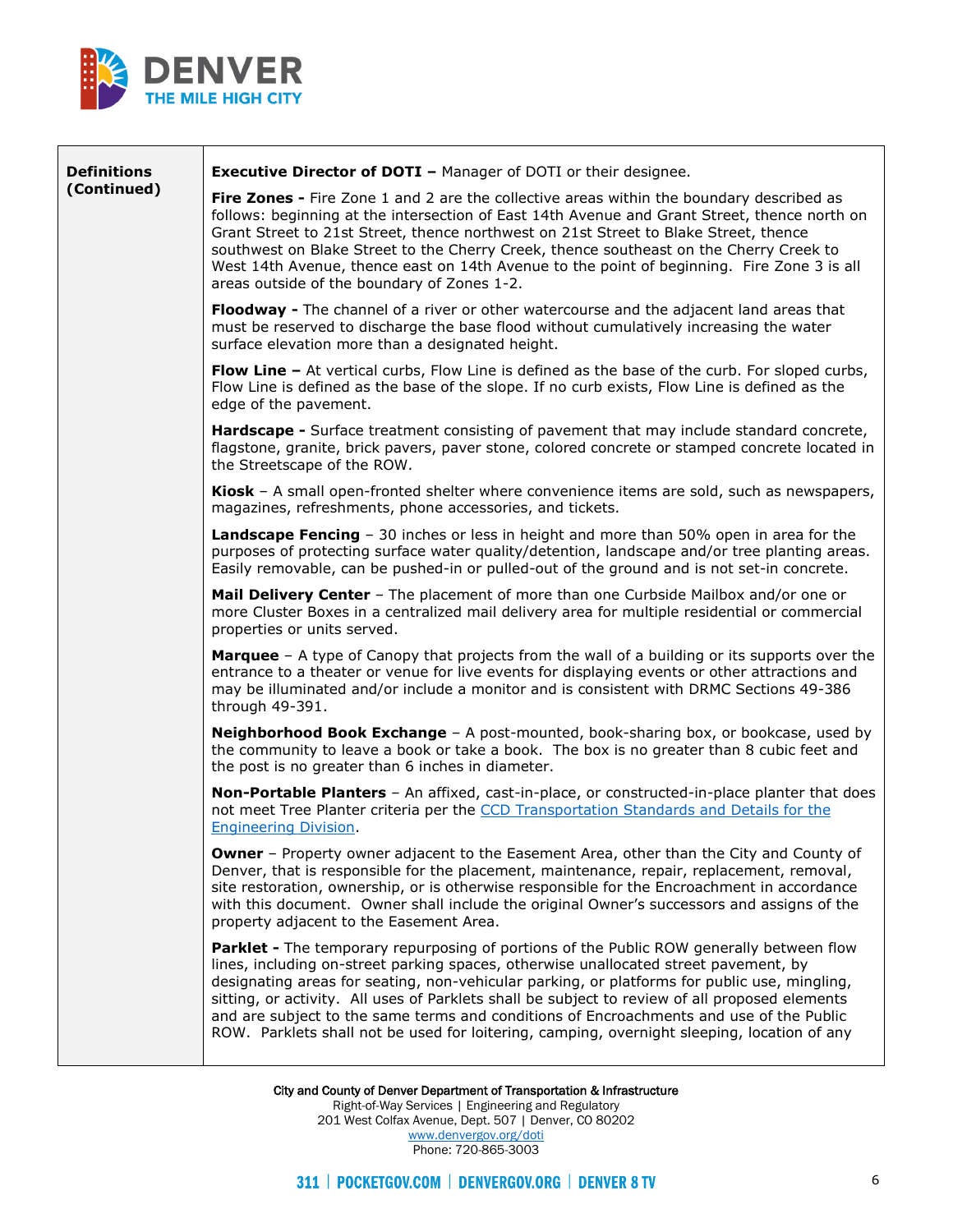

| <b>Definitions</b> | structure affixed to the ground, or any other proposed or incidental use or feature not<br>approved by DOTI.                                                                                                                                                                                                                                                                                                                                                                               |
|--------------------|--------------------------------------------------------------------------------------------------------------------------------------------------------------------------------------------------------------------------------------------------------------------------------------------------------------------------------------------------------------------------------------------------------------------------------------------------------------------------------------------|
| (Continued)        | Pedestrian Accessible Route - Is a continuous, unobstructed path connecting accessible<br>elements and spaces in the ROW. The minimum accessible route of passage within a<br>Sidewalk or other walkway that may or may not comprise the full width of the pedestrian<br>circulation route. Minimum PAR widths shall be per CCD Transportation Standards and<br>Details for the Engineering Division and, unless approved otherwise by DOTI, the PAR shall<br>be no less than 5 feet wide. |
|                    | Pedestrian Sight Triangle - a 10-foot leg Sight Triangle located at the edge of each<br>intersecting driveway or alley.                                                                                                                                                                                                                                                                                                                                                                    |
|                    | Permittee - Owner or Special District that receives an Encroachment Permit.                                                                                                                                                                                                                                                                                                                                                                                                                |
|                    | Pillars - Self-supported columns that do not support a load and are not a part of a fence.                                                                                                                                                                                                                                                                                                                                                                                                 |
|                    | Plant Container - a flower pot, plant pot, or other portable container in which flowers and<br>other plants (excluding trees) are cultivated and displayed.                                                                                                                                                                                                                                                                                                                                |
|                    | <b>Private</b> - For the purposes of this document, "Private" shall mean owned and maintained by<br>any entity, property owner, or person other than the City and County of Denver. Special<br>Districts, CDOT, RTD and other public entities are referred to as "Private" within this<br>document.                                                                                                                                                                                        |
|                    | <b>Projection</b> - An extension or appendage from a structure or facility into the Public ROW.                                                                                                                                                                                                                                                                                                                                                                                            |
|                    | Public - For the purposes of this document, "Public" shall mean owned by the City and<br>County of Denver.                                                                                                                                                                                                                                                                                                                                                                                 |
|                    | <b>Public or Street Tree</b> - A tree placed consistent with DRMC Chapter 57 - Vegetation in the<br>ROW. Public Trees are under the regulation of the OCF, but by Ordinance their maintenance<br>is the responsibility of the adjacent property owner.                                                                                                                                                                                                                                     |
|                    | Raised - An item, wholly or partially, that extends to any height above finished grade of the<br>Streetscape.                                                                                                                                                                                                                                                                                                                                                                              |
|                    | Raised Median - The area of Raised paving or planting typically running down the center of<br>a street or driveway, separating the directions of traffic.                                                                                                                                                                                                                                                                                                                                  |
|                    | Regulatory Floodplain - Stormwater inundation areas shown on FEMA FIRMs.                                                                                                                                                                                                                                                                                                                                                                                                                   |
|                    | Right-of-Way or Rights-of-Way - Land that is dedicated by the City and County of Denver<br>for Public ROW, as part of the system of thoroughfares of the municipality including streets,<br>alleys, Sidewalks, bike paths, and other public ways, for the purpose of maintaining public<br>accessibility and constructing, operating, and managing public facilities and utilities.                                                                                                        |
|                    | Roadway Intersection Departure Sight Triangle - Roadway sight triangles shall be<br>based on AASHTO standards for each driveway, alley, and intersection.                                                                                                                                                                                                                                                                                                                                  |
|                    | Roof Overhang - Eaves or lower edge of the roof which overhang a wall or gable end wall.                                                                                                                                                                                                                                                                                                                                                                                                   |
|                    | <b>Sidewalk -</b> A paved path provided for use by pedestrians.                                                                                                                                                                                                                                                                                                                                                                                                                            |
|                    | Sight Triangle - Specified areas along intersection approach legs and across their included<br>corners that are clear of obstructions that might block a driver's view of potentially conflicting<br>vehicles or pedestrians.                                                                                                                                                                                                                                                              |
|                    | <b>Signal Equipment Clear Zone -</b> As defined in the CCD Transportation Standards and<br>Details for the Engineering Division. 20-foot "Clear Zone" at intersections for the installation<br>of existing and future traffic signal equipment. Encroachments may not be placed in this<br>area.                                                                                                                                                                                           |
|                    | City and County of Denver Department of Transportation & Infrastructure                                                                                                                                                                                                                                                                                                                                                                                                                    |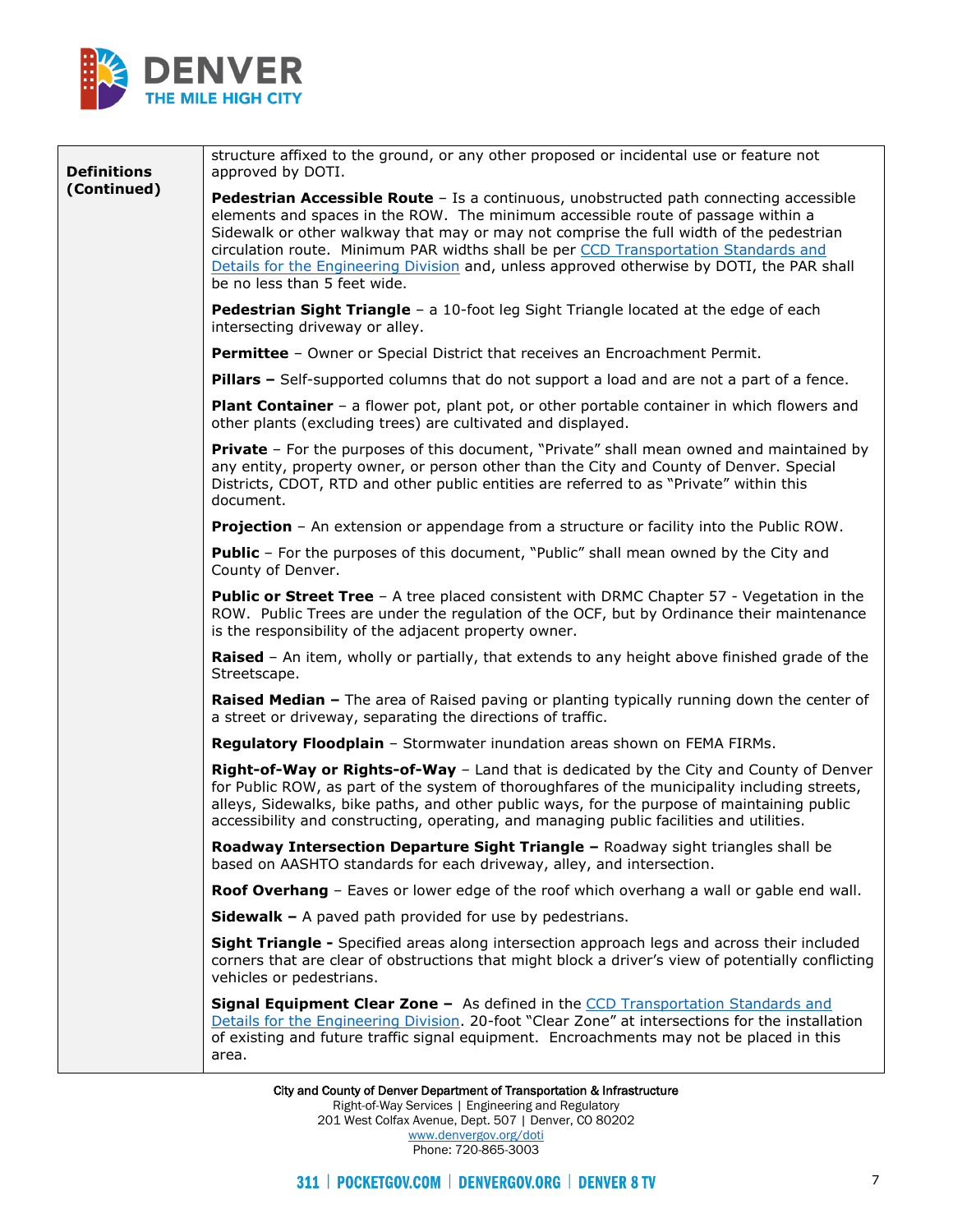

<u> 1989 - Johann Barbara, martxa a shekara 1980 - An tsa a tsara 1980 - An tsa a tsa a tsa a tsa a tsa a tsa a tsa a tsa a tsa a tsa a tsa a tsa a tsa a tsa a tsa a tsa a tsa a tsa a tsa a tsa a tsa a tsa a tsa a tsa a tsa </u>

Г

| <b>Definitions</b><br>(Continued)              | <b>SSPR -</b> Storm and Sanitary Plan Review drawings required for Private construction of Public<br>or Private sanitary sewers and storm drain systems.                                                                                                                                                                                                                                                                                    |
|------------------------------------------------|---------------------------------------------------------------------------------------------------------------------------------------------------------------------------------------------------------------------------------------------------------------------------------------------------------------------------------------------------------------------------------------------------------------------------------------------|
|                                                | <b>Streetscape</b> - As defined in the CCD Transportation Standards and Details for the<br>Engineering Division. The entire area between the Flow Line and the property line.                                                                                                                                                                                                                                                               |
|                                                | Special District - An authorized City Charter district or State statute district formed with a<br>defined purpose of installation, operation, and maintenance of common public improvements,<br>including approved Encroachments installed in the ROW.                                                                                                                                                                                      |
|                                                | <b>Sun Shade -</b> A general term for a device used as protection from the sun or weather and<br>may be an Awning or Canopy                                                                                                                                                                                                                                                                                                                 |
|                                                | Tree Lawn - An Amenity Zone comprised of lawn or other organic softscape and often<br>planted with trees.                                                                                                                                                                                                                                                                                                                                   |
|                                                | <b>Tree Planters or Tree Wells</b> - A designated planting area in a hardscaped area for planting<br>Public Trees in the ROW.                                                                                                                                                                                                                                                                                                               |
|                                                | <b>Tree Protection Zone (TPZ)</b> - The area above and below ground calculated at 18 inches<br>radially from a tree for every 1 inch of trunk diameter at 4.5 feet above soil line.                                                                                                                                                                                                                                                         |
|                                                | <b>Underground</b> - Any Encroachment that is located completely below finished grade.                                                                                                                                                                                                                                                                                                                                                      |
|                                                | <b>Utility Company</b> - Any company, government entity, or agency other than the City and<br>County of Denver that owns, installs, operates, or maintains utilities in the ROW.                                                                                                                                                                                                                                                            |
|                                                | Zone Lot - Land designated as the building site for a structure and/or the site for a land use<br>or activity by CPD. CCD uses the Zone Lot as the basic land unit for zoning review and<br>permitting.                                                                                                                                                                                                                                     |
| General<br><b>Placement</b><br><b>Criteria</b> | Unless otherwise specifically noted within this document, the following placement criteria<br>applies to all Encroachments. The Executive Director of DOTI may prescribe appropriate<br>methods, specifications, placement and materials for Encroachments in the ROW in addition<br>to, or in lieu of, requirements herein.                                                                                                                |
|                                                | 1. Encroachments should only be located within the ROW when there are constraints or<br>conditions that preclude the placement of the object on Private property.                                                                                                                                                                                                                                                                           |
|                                                | The Encroachment shall not operate or be construed to abridge, limit or restrict the City<br>2.<br>in exercising its right to make full use of the Encroachment Area and adjacent ROW as<br>public thoroughfares nor shall the Encroachment operate to restrict the Utility Companies<br>in exercising their rights to construct, remove, operate and maintain their facilities within<br>the Encroachment Area and adjacent Rights-of-Way. |
|                                                | 3. Encroachments shall not conflict with ADA/ADAAG/PROWAG requirements and shall not<br>adversely impact disabled users of the ROW.                                                                                                                                                                                                                                                                                                         |
|                                                | Encroachments shall not create an adverse impact on persons or property or adversely<br>4.<br>affect the public health, safety and welfare.                                                                                                                                                                                                                                                                                                 |
|                                                | 5. Encroachments shall comply with CCD Transportation Standards and Details for the<br>Engineering Division, available online at<br>https://www.denvergov.org/content/denvergov/en/transportation-<br>infrastructure/documents/standards-details-manuals.html                                                                                                                                                                               |

City and County of Denver Department of Transportation & Infrastructure Right-of-Way Services | Engineering and Regulatory 201 West Colfax Avenue, Dept. 507 | Denver, CO 80202 [www.denvergov.org/doti](https://www.denvergov.org/content/denvergov/en/transportation-mobility.html) Phone: 720-865-3003

٦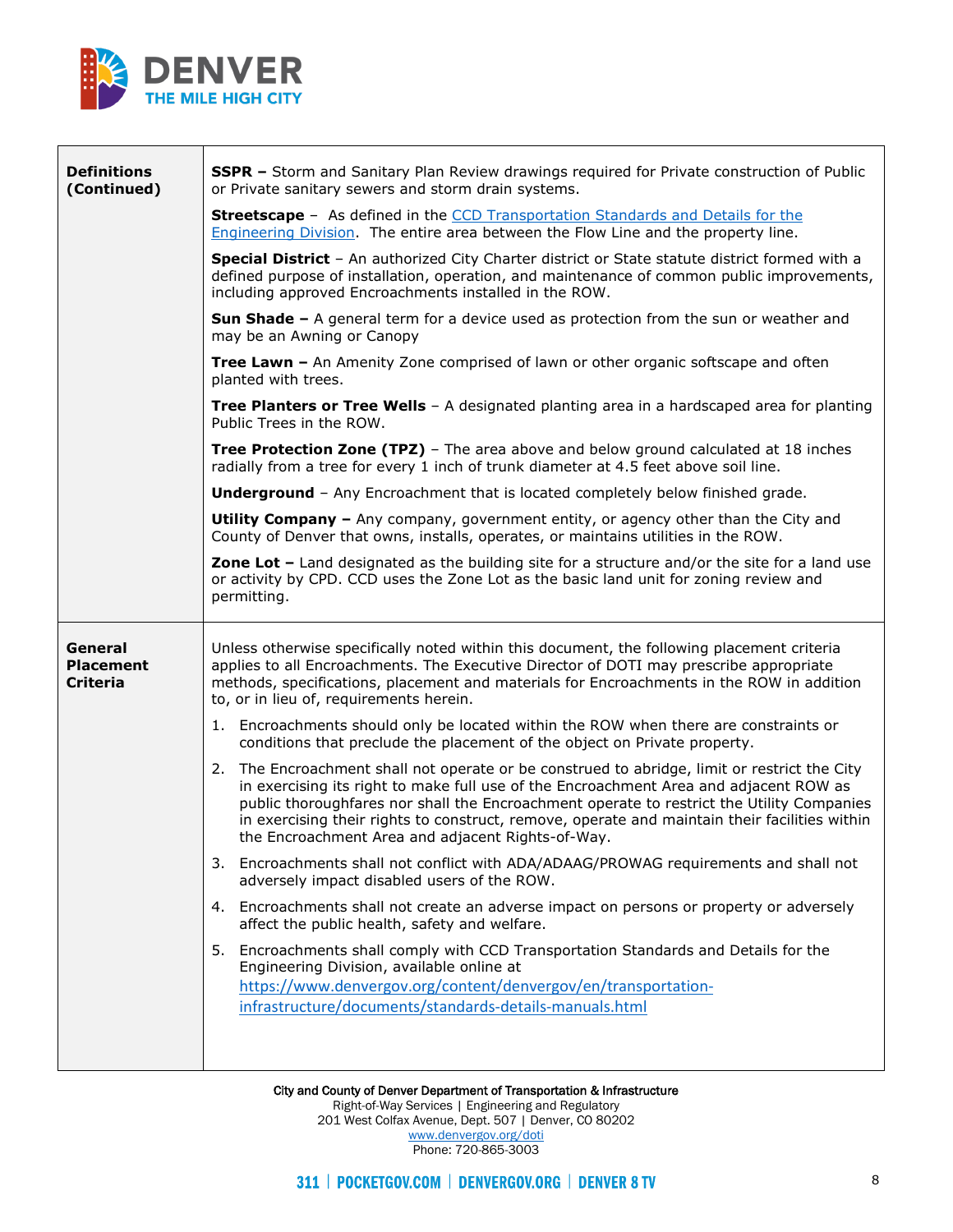

| General<br><b>Placement</b><br><b>Criteria</b> | 6. Encroachment placement shall not interfere with the safe and efficient passage of<br>pedestrians and vehicles and shall not impede access to utilities, traffic control devices,<br>or between the street and the Sidewalk.                                                                                                                                        |
|------------------------------------------------|-----------------------------------------------------------------------------------------------------------------------------------------------------------------------------------------------------------------------------------------------------------------------------------------------------------------------------------------------------------------------|
| (Continued)                                    | 7. Encroachments shall not impact or conflict with existing utilities, including maintenance,<br>repair, and replacement thereof.                                                                                                                                                                                                                                     |
|                                                | 8. All Encroachments shall maintain minimum ADA/ADAAG/PROWAG pedestrian accessible<br>routes and Sidewalk clear zones per the CCD Transportation Standards and Details for<br>the Engineering Division.                                                                                                                                                               |
|                                                | 9. Encroachments shall provide the minimum clearance from utilities prescribed by the<br>utility.                                                                                                                                                                                                                                                                     |
|                                                | 10. Encroachments shall not be placed within the Signal Equipment Clear Zone per the CCD<br>Transportation Standards and Details for the Engineering Division.                                                                                                                                                                                                        |
|                                                | 11. Encroachments must be placed to avoid any conflicts and damage with existing Public<br>Trees, including maintenance, repair, and replacement thereof.                                                                                                                                                                                                             |
|                                                | 12. Raised Encroachments shall be located a minimum of 2 feet from the face of curb when<br>not adjacent to on-street parking and loading and a minimum of 3 feet from the face of<br>curb when adjacent to on-street parking or loading.                                                                                                                             |
|                                                | 13. Raised Encroachments shall not be placed within 5 feet horizontal clearance of a fire<br>hydrant or FDC.                                                                                                                                                                                                                                                          |
|                                                | 14. Encroachments shall be placed consistent with ADA protruding object criteria.                                                                                                                                                                                                                                                                                     |
|                                                | 15. Encroachments shall not preclude the minimum standard Sidewalk width for adjacent<br>street classification.                                                                                                                                                                                                                                                       |
|                                                | 16. Raised Encroachments or Encroachments projecting into the ROW with less than 12 feet<br>vertical clearance shall be visible at night.                                                                                                                                                                                                                             |
|                                                | 17. Any Building Appendage that projects more than 12 inches into the ROW, except for<br>Awnings, shall have a drainage system that prevents water, snow and ice from draining<br>directly onto the ROW.                                                                                                                                                              |
|                                                | 18. Encroachments shall not block Fire Department connections, fire hydrants, access or<br>pathways. Encroachments shall not cross or project over roadways serving as fire lanes<br>or sidewalks serving adjacent rescue windows without Fire Department approval.                                                                                                   |
|                                                | 19. Encroachments shall not obstruct stormwater drainage in and through the ROW nor<br>cause water to collect on Sidewalks, streets or alleys or conflict with DRMC Section 49-<br>554.                                                                                                                                                                               |
|                                                | 20. Underground Encroachments shall be capable of withstanding an HS-20 loading in<br>accordance with the latest AASHTO Specifications.                                                                                                                                                                                                                               |
|                                                | 21. Underground Encroachments shall be constructed so that the paved section of the<br>street/alley can be widened without requiring additional structural modifications to the<br>Encroachment.                                                                                                                                                                      |
|                                                | 22. Encroachments shall be constructed so that all standard ROW infrastructure, such as<br>pavement, sidewalk, curb and gutter, street lights, and traffic signs, can be removed and<br>replaced without affecting the Encroachment. Minimum vertical depth requirements may<br>be established by DOTI to enable existing or future utilities above the Encroachment. |
|                                                |                                                                                                                                                                                                                                                                                                                                                                       |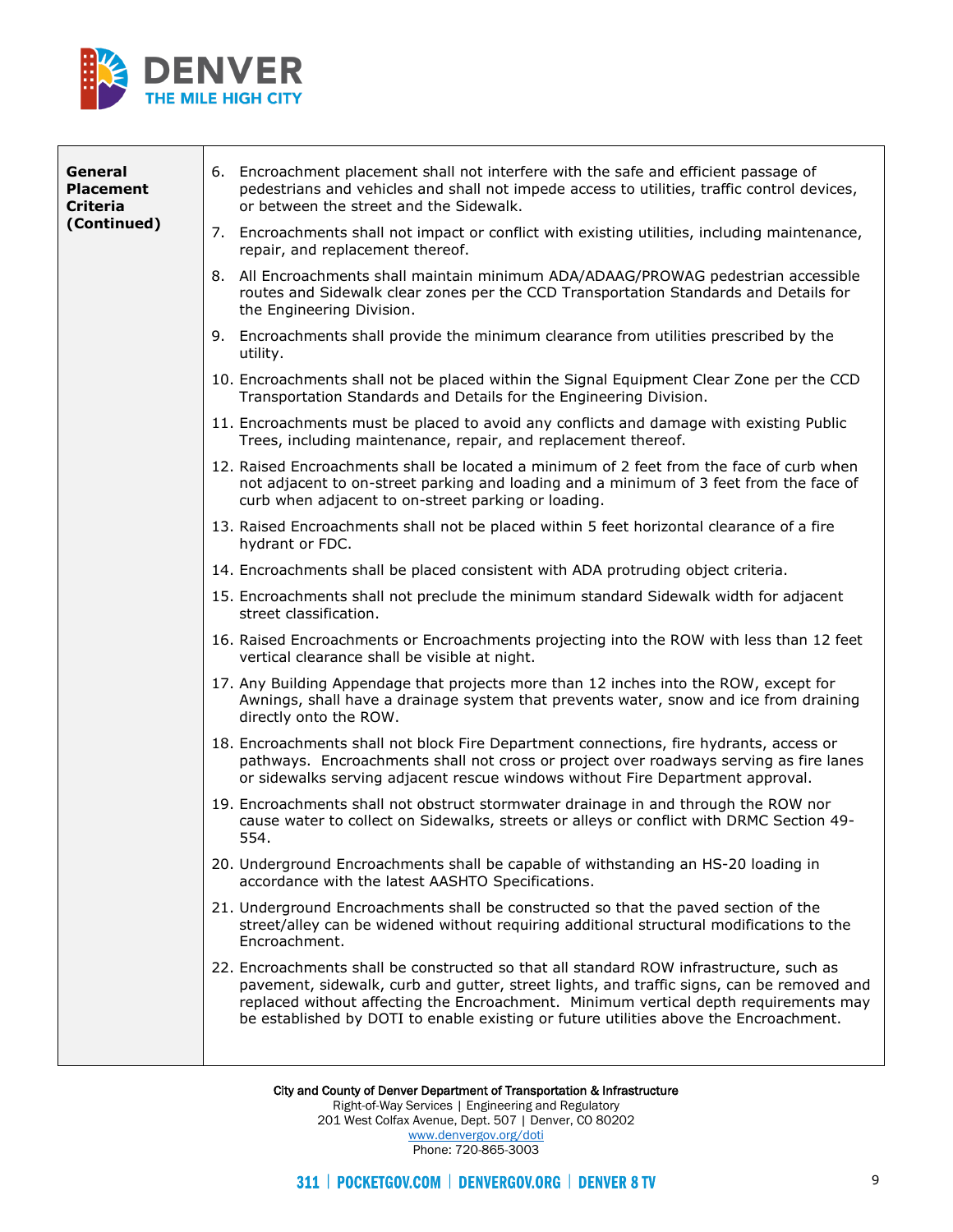

┯

Г

| General<br><b>Placement</b><br><b>Criteria</b><br>(Continued) | 23. Encroachments cannot be attached to or damage any Public Tree. Should an<br>Encroachment happen to damage a Public Tree, such damage shall be reported to the<br>OCF immediately for mitigation. Encroachments that require excavating or soil<br>disturbance of any kind within the Tree Protection Zone must be approved by the OCF.<br>24. Encroachments projecting into the ROW shall meet criteria for Building Appendages.<br>25. Raised Encroachments shall maintain a minimum 5-foot wide pedestrian access every 40<br>feet between the street and sidewalk.                                                                                                                                                                                                                                                                                                                                                                                                                                                                                                                                                                                                                                                                                                                                                                                                                                                                                                                                                            |
|---------------------------------------------------------------|--------------------------------------------------------------------------------------------------------------------------------------------------------------------------------------------------------------------------------------------------------------------------------------------------------------------------------------------------------------------------------------------------------------------------------------------------------------------------------------------------------------------------------------------------------------------------------------------------------------------------------------------------------------------------------------------------------------------------------------------------------------------------------------------------------------------------------------------------------------------------------------------------------------------------------------------------------------------------------------------------------------------------------------------------------------------------------------------------------------------------------------------------------------------------------------------------------------------------------------------------------------------------------------------------------------------------------------------------------------------------------------------------------------------------------------------------------------------------------------------------------------------------------------|
| <b>General Height</b><br><b>Criteria</b>                      | Unless otherwise specifically noted within this document, the following height criteria applies<br>to all Encroachments. The Executive Director of DOTI may prescribe appropriate methods,<br>specifications, placement and materials for Encroachments in the ROW in addition to, or in<br>lieu of, requirements herein.<br>1. Encroachments shall not create sight distance problems for pedestrians, bicycles and<br>drivers. Encroachments must comply with AASHTO and other CCD sight distance<br>standards.<br>2. Unless otherwise noted in this document, Raised or Projecting Encroachments shall meet<br>or exceed the criteria in DRMC Section 49-341 to 49-344.<br>3. Cantilevered or wall-hung Encroachments projecting from exterior walls of a building and<br>extending into the ROW shall have fire and smoke protection features as required by the<br>Denver Building and Fire Code.<br>4. Encroachments located within 14 feet from the Flow Line shall be a maximum of 30<br>inches in height.<br>5. Encroachments located greater than 14 feet from the Flow Line shall be a maximum of 48<br>inches in height.<br>Encroachments greater than 30 inches in height are prohibited within Corner Sight<br>6.<br>Triangles.<br>7. Encroachments located in Roadway Intersection Departure Sight Triangles and Pedestrian<br>Sight Triangles that are greater than 30 inches in height shall be less than 18 inches<br>wide.<br>Encroachments shall be placed consistent with ADA protruding object criteria.<br>8. |
| <b>Official</b><br><b>Determination</b>                       | If the Tier classification of a proposed Encroachment is not clear, the applicant must submit a<br>request for an official determination with the following division of the City & County of Denver<br>Department of Transportation & Infrastructure:<br>ROWS Engineering & Regulatory<br>www.denvergov.org/dotipermits<br>DOTI.ER@denvergov.org<br>201 W. Colfax, Dept. 507<br>Denver CO 80202<br>Phone: (720) 865-3003                                                                                                                                                                                                                                                                                                                                                                                                                                                                                                                                                                                                                                                                                                                                                                                                                                                                                                                                                                                                                                                                                                             |

City and County of Denver Department of Transportation & Infrastructure

Right-of-Way Services | Engineering and Regulatory 201 West Colfax Avenue, Dept. 507 | Denver, CO 80202 [www.denvergov.org/doti](https://www.denvergov.org/content/denvergov/en/transportation-mobility.html) Phone: 720-865-3003

┑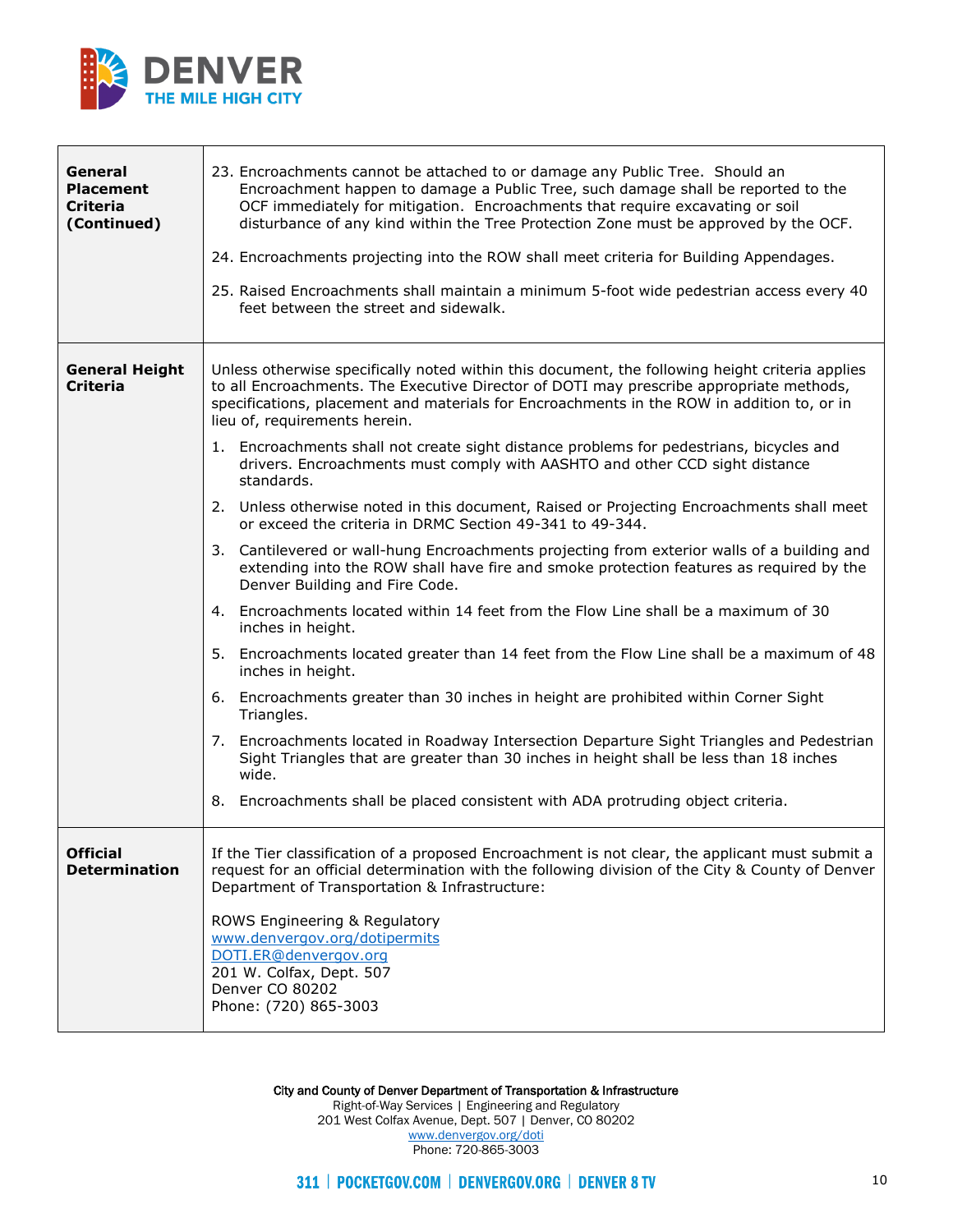

| <b>Tier I</b><br><b>Encroachments</b> | Tier I Encroachments are items constructed, or placed, in the ROW that are determined in<br>the sole judgment of DOTI to meet the following minimum criteria:<br>are not a significant size;<br>$\bullet$<br>do not impact the safe and efficient use and operation of the ROW;<br>$\bullet$<br>can generally be easily removed and ROW restored within 72-hours of notice;<br>$\bullet$<br>the item does not extend beyond the ROW frontage of the Owner's or Special District's<br>property;<br>is not critical to business or property use;<br>$\bullet$<br>does not impact the use of the ROW; and<br>$\bullet$<br>is not of significant expense to construct, maintain, and remove.<br>$\bullet$ |
|---------------------------------------|-------------------------------------------------------------------------------------------------------------------------------------------------------------------------------------------------------------------------------------------------------------------------------------------------------------------------------------------------------------------------------------------------------------------------------------------------------------------------------------------------------------------------------------------------------------------------------------------------------------------------------------------------------------------------------------------------------|
|                                       | Additionally, regardless if an item is listed as Tier I, DOTI reserves the right classify a<br>proposed Encroachment as a Tier II or Tier III or deny a proposed encroachment for reasons<br>as determined in the sole judgment of DOTI including, but not limited to: it is significant in<br>nature, is complex, is difficult to remove, is structural, requires structural support, encloses<br>an area, obstructs access, impacts the use of the ROW, is critical to business and property<br>use, is costly, and/or poses a health and safety risk to the public.                                                                                                                                |
|                                       | <b>TIER I ENCROACHMENT EXAMPLES</b><br>Tier I Encroachment types include, but are not limited to, the below examples. If a proposed<br>Encroachment is not specifically listed herein, a request for a determination must be<br>submitted to DOTI. A Tier I Encroachment shall meet at a minimum, but is not limited to,<br>the criteria contained below, in addition to the General Height Criteria and General Placement<br>Criteria:                                                                                                                                                                                                                                                               |
|                                       | <b>Bollards</b><br>Are not greater than 8 inches in diameter.<br>Shall not impede pedestrian movements as solely determined by DOTI.<br>Shall not block Fire Department access. Fire Department shall be consulted.<br>Lighted Bollards shall also comply with Lighting (Accent) criteria herein.<br>$\bullet$<br>More than 6 Bollards adjacent to one Zone Lot or development parcel shall require prior<br>$\bullet$<br>consultation and written approval by DOTI.<br>Bollards in alleys must be submitted for review to determine if they can be placed in the<br>ROW under a Tier II or Tier III Encroachment Permit.                                                                             |
|                                       | <b>Doors for Buildings</b><br>Doors on new buildings shall not swing into the ROW except for Doors that are used<br>solely for access to building transformers, utilities, or equipment that are only open<br>during maintenance activities and are not a means of egress from the building or<br>accessible to the public. Such doors may swing out into the ROW consistent with DRMC<br>Section 49-345.                                                                                                                                                                                                                                                                                             |
|                                       | <b>Electric</b><br>All electrical service lines to Encroachments shall not exceed 120 volts and shall be<br>$\bullet$<br>buried in conduit.<br>All proposed trenching and excavation activities within TPZ of Public Trees must be pre-<br>approved by the OCF.<br>Electric boxes or junctions shall not be attached to or placed within a minimum of 36<br>inches horizontal clearance to any Public Tree or vegetation.<br>Voltage exceeding 120 volts is considered a Private utility and must be submitted for<br>$\bullet$<br>review to determine if it can be placed in the ROW under a Tier III Encroachment<br>Permit and may require the additional Utility Plan Review process.             |

City and County of Denver Department of Transportation & Infrastructure Right-of-Way Services | Engineering and Regulatory 201 West Colfax Avenue, Dept. 507 | Denver, CO 80202 [www.denvergov.org/doti](https://www.denvergov.org/content/denvergov/en/transportation-mobility.html) Phone: 720-865-3003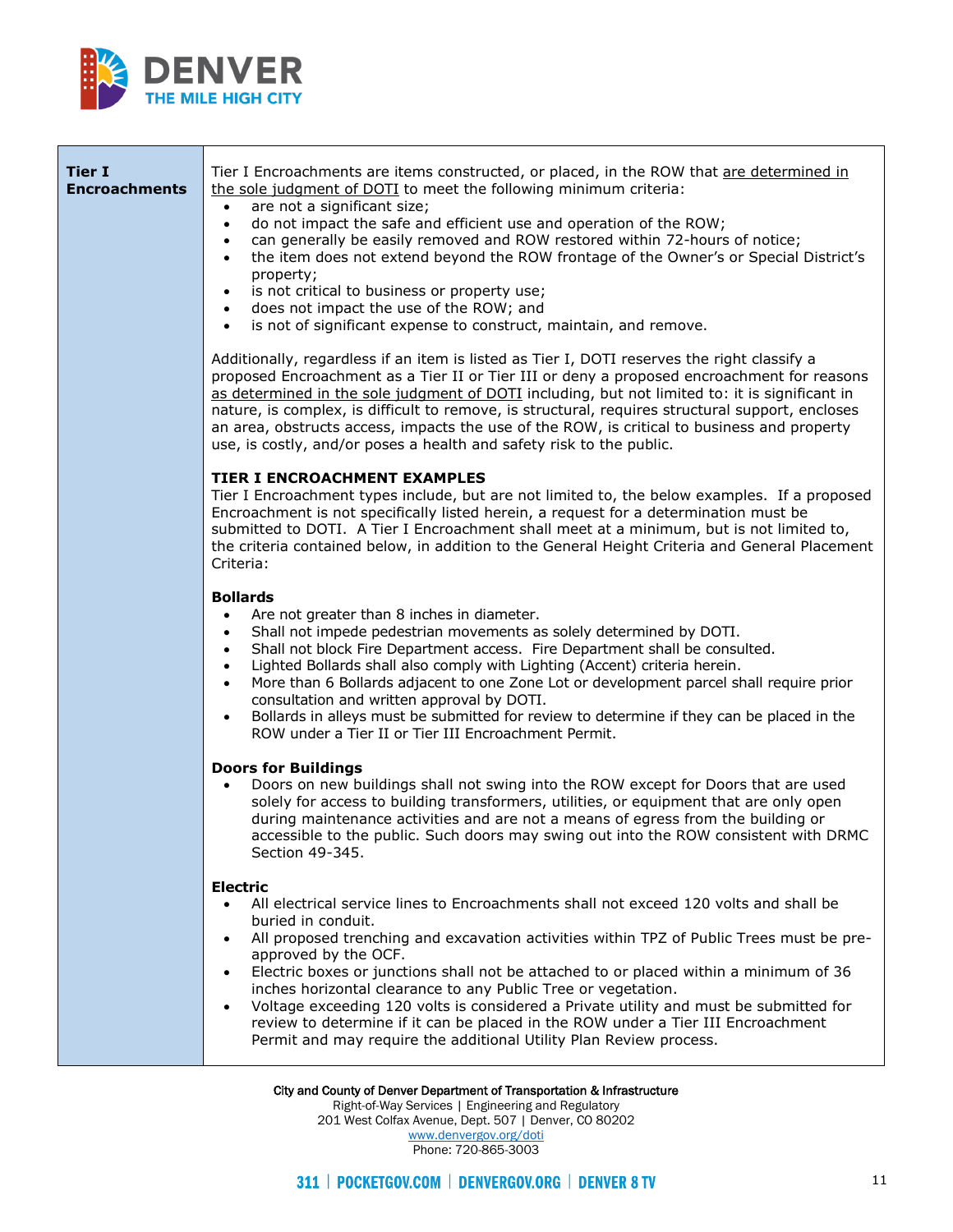

| <b>Tier I</b><br><b>Encroachments</b><br>(Continued) | <b>Landscape Fencing</b><br>Landscape Fencing panels shall be less than 50% solid over its entire area, 30 inches or<br>$\bullet$<br>less in height and 40 feet or less in length.<br>Landscape Fencing shall be for the purposes of protecting surface water<br>$\bullet$<br>quality/detention, landscape and/or tree planting areas.<br>Landscape Fencing shall be easily removable (not set in concrete and can be pulled-out<br>by hand and without equipment) to accommodate Streetscape improvements, such as<br>Sidewalk widening, and to maintain access to emergency services, utilities (including<br>hydrants, meters, and valves), public accesses, or facilities that require routine<br>maintenance.                                                                                                                                                                                                                                                                                                                                                                                                                                                                                                                      |
|------------------------------------------------------|-----------------------------------------------------------------------------------------------------------------------------------------------------------------------------------------------------------------------------------------------------------------------------------------------------------------------------------------------------------------------------------------------------------------------------------------------------------------------------------------------------------------------------------------------------------------------------------------------------------------------------------------------------------------------------------------------------------------------------------------------------------------------------------------------------------------------------------------------------------------------------------------------------------------------------------------------------------------------------------------------------------------------------------------------------------------------------------------------------------------------------------------------------------------------------------------------------------------------------------------|
|                                                      | <b>Lighting (Accent)</b><br>Includes accent lights such as string lights, sconces, and wall-mounted lights. Excludes<br>temporary installation of holiday string lights.<br>Sconces and other wall-mounted lights must be placed consistent with Building<br>$\bullet$<br>Appendage criteria herein.<br>Electric service shall not exceed 120V.<br>$\bullet$<br>Solar components shall be integral to the light fixture.<br>$\bullet$<br>Lighting shall not be mounted to bridges.<br>$\bullet$<br>A permit from the OCF is required prior to installing lights on Public Trees.<br>$\bullet$<br>Lighting levels of lights placed in the ROW shall be consistent with Street Light Design<br>$\bullet$<br>Guidelines. Lighting levels not consistent with design guidelines or otherwise distract or<br>disrupt users of the ROW or Private property shall be removed as directed by DOTI.<br>Lighted Bollards shall meet both Bollard and Lighting (Accent) criteria herein.<br>Pedestrian light poles and/or other pole mounted lights shall comply with the Street<br>$\bullet$<br>Light Design Guidelines and must be submitted for review to determine if it can be<br>placed in the ROW under a Tier II or Tier III Encroachment. |
|                                                      | <b>Neighborhood Book Exchanges</b><br>Neighborhood Book Exchanges shall not be placed in the area between the curb and<br>$\bullet$<br>gutter and a detached Sidewalk.                                                                                                                                                                                                                                                                                                                                                                                                                                                                                                                                                                                                                                                                                                                                                                                                                                                                                                                                                                                                                                                                  |
|                                                      | <b>Mailboxes</b><br>Mail Delivery Centers shall be located outside the ROW for commercial and multi-family<br>properties, and new residential construction.<br>Mail Delivery Centers for existing residential properties (single family or duplex) shall<br>$\bullet$<br>be submitted for review to determine if it can be placed in the ROW under a Tier II or<br>Tier III Encroachment Permit. A Special District must own and maintain the<br>Encroachment and must demonstrate that they do not have the ability to locate the<br>facility on their property before a Mail Delivery Center can be placed in the ROW.<br>Curbside mailboxes and Mail Delivery Centers shall also meet United States Postal<br>Services standards.                                                                                                                                                                                                                                                                                                                                                                                                                                                                                                    |
|                                                      | <b>Outdoor Heating (Natural Gas, Propane, Electric)</b><br>Outdoor Heating placed in the ROW shall be pre-manufactured, portable, easily<br>moveable, and not fixed to the ground in any way.<br>Outdoor Heating attached to buildings shall be placed consistent with Building<br>$\bullet$<br>Appendage criteria herein.<br>Outdoor electrical heating shall be compliant with the Electric Encroachment criteria<br>$\bullet$<br>defined herein and may not exceed 120-volt service.<br>Any connection to a fuel source shall either be to a portable source or to a quick<br>disconnect valve at the front-facing exterior wall of adjacent structure no higher than 6<br>feet vertical clearance above ground.                                                                                                                                                                                                                                                                                                                                                                                                                                                                                                                     |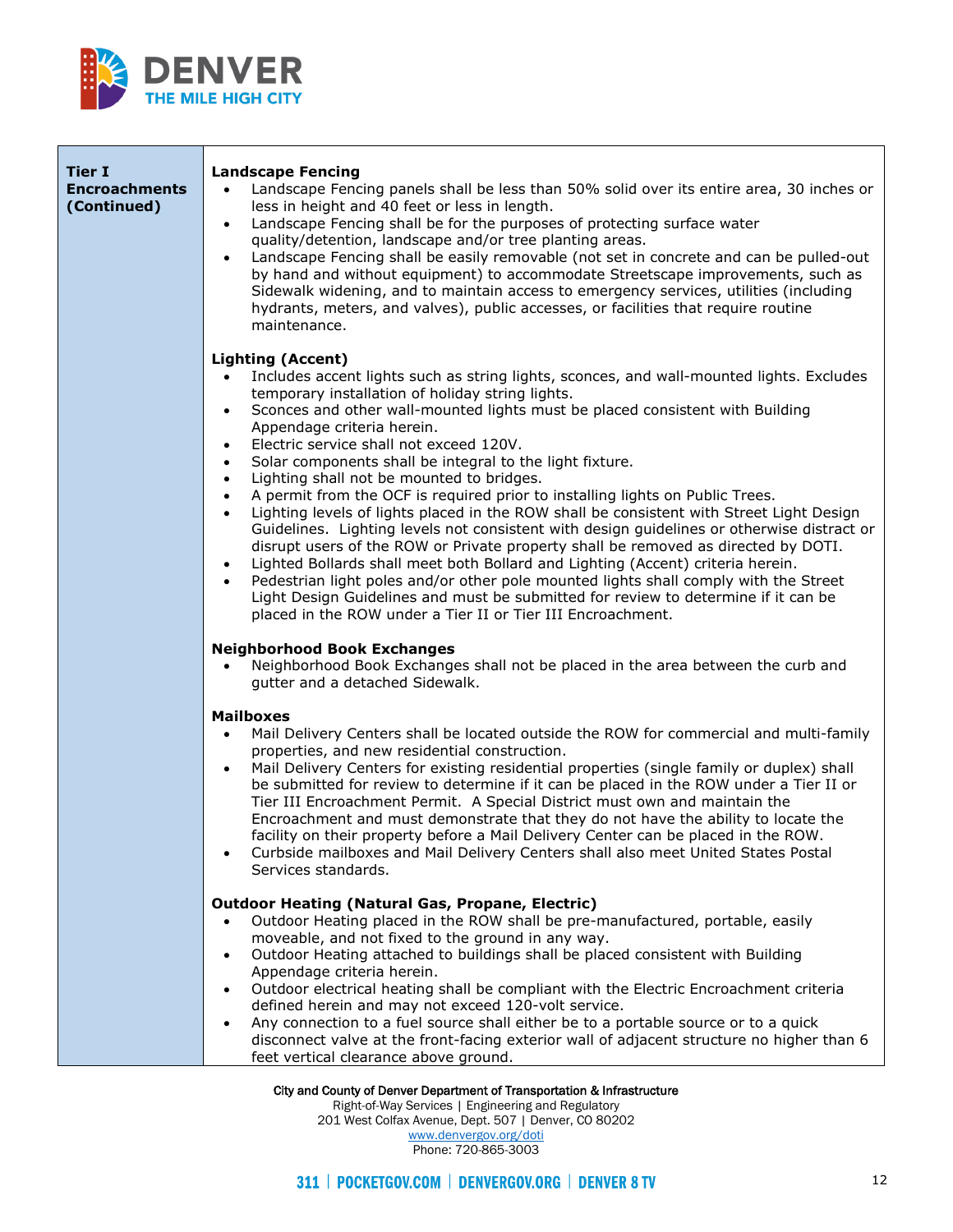

| <b>Tier I</b><br><b>Encroachments</b><br>(Continued) | Non-portable, constructed- or cast-in-place fire pits, fireplaces, or heating appliances<br>$\bullet$<br>shall be submitted for review to determine if it can be placed in the ROW under a Tier II<br>or Tier III Encroachment Permit.<br><b>Parklets</b><br>Parklet features shall be temporary, portable, easily moveable, and not fixed to the<br>$\bullet$<br>ground in any way.<br>Proposed Parklets shall have standard safety features and traffic control devices<br>approved by DOTI separating the area from traffic.                                                                                                                                                                                                                                                                                                                                                                                                                                                                                                                                                                                                                                                                    |
|------------------------------------------------------|----------------------------------------------------------------------------------------------------------------------------------------------------------------------------------------------------------------------------------------------------------------------------------------------------------------------------------------------------------------------------------------------------------------------------------------------------------------------------------------------------------------------------------------------------------------------------------------------------------------------------------------------------------------------------------------------------------------------------------------------------------------------------------------------------------------------------------------------------------------------------------------------------------------------------------------------------------------------------------------------------------------------------------------------------------------------------------------------------------------------------------------------------------------------------------------------------|
|                                                      | <b>Patios</b><br>Shall be flush with the Sidewalk and not be elevated above nor sunken below grade.<br>$\bullet$<br>Patios require railings delineating the area per the entrance requirements for Tables,<br>$\bullet$<br>Chairs and Railings.<br>Enclosed Patios and/or Patios that are elevated above grade or sunken below grade<br>shall be submitted for review to determine if it can be placed in the ROW under a Tier<br>III Encroachment Permit.                                                                                                                                                                                                                                                                                                                                                                                                                                                                                                                                                                                                                                                                                                                                         |
|                                                      | <b>Plant Containers</b><br>Plant Containers placed within the ROW shall be portable, easily moveable, and not<br>fixed to the ground in any way.<br>The top of Plant Containers may not be less than 24 inches above the Sidewalk.                                                                                                                                                                                                                                                                                                                                                                                                                                                                                                                                                                                                                                                                                                                                                                                                                                                                                                                                                                 |
|                                                      | <b>Shoring</b><br>Shall be cut down a minimum of 5 feet below grade when abandoned in place.<br>$\bullet$<br>Shoring shall not encroach under any Amenity Zone.<br>Shoring placed within the Tree Protection Zone must be approved by the OCF.<br>$\bullet$                                                                                                                                                                                                                                                                                                                                                                                                                                                                                                                                                                                                                                                                                                                                                                                                                                                                                                                                        |
|                                                      | <b>Signs</b><br>Shall be in accordance with Development Services criteria and guidelines for Signs and<br>$\bullet$<br>shall first obtain Zoning permit and applicable Comprehensive Sign Plan and design<br>review board and district approval(s).<br>Projecting Signs<br>$\bullet$<br>Maximum extension of a sign into the ROW shall not exceed 36 inches.<br>$\circ$<br>The maximum sign area allowed shall be in accordance with the Denver Zoning<br>$\circ$<br>Code.<br>Projecting signs shall be attached to the building and shall be placed consistent<br>$\circ$<br>with Building Appendage.<br>Applicant shall obtain DPR approval prior to any construction adjacent to a park or<br>$\circ$<br>parkway.<br>Freestanding Signs<br>New freestanding, pole-mounted signs are not allowed in the ROW.<br>$\circ$<br>Freestanding signs supported within Private property and the display extends into<br>$\circ$<br>ROW shall follow criteria for Projecting Signs.<br>Other Signs<br>Monument signs, neighborhood signs and wayfinding signs shall be submitted for<br>$\circ$<br>review to determine if it can be placed in the ROW under a Tier II or Tier III<br>Encroachment Permit. |
|                                                      | <b>Steps for Existing Buildings</b><br>Shall not exceed General Height Criteria in total height above Sidewalk grade or<br>roadway grade when the Sidewalk is elevated, shall not encroach more than 5 feet into<br>the ROW, and shall not preclude the minimum standard Sidewalk width for adjacent<br>street classification.                                                                                                                                                                                                                                                                                                                                                                                                                                                                                                                                                                                                                                                                                                                                                                                                                                                                     |

City and County of Denver Department of Transportation & Infrastructure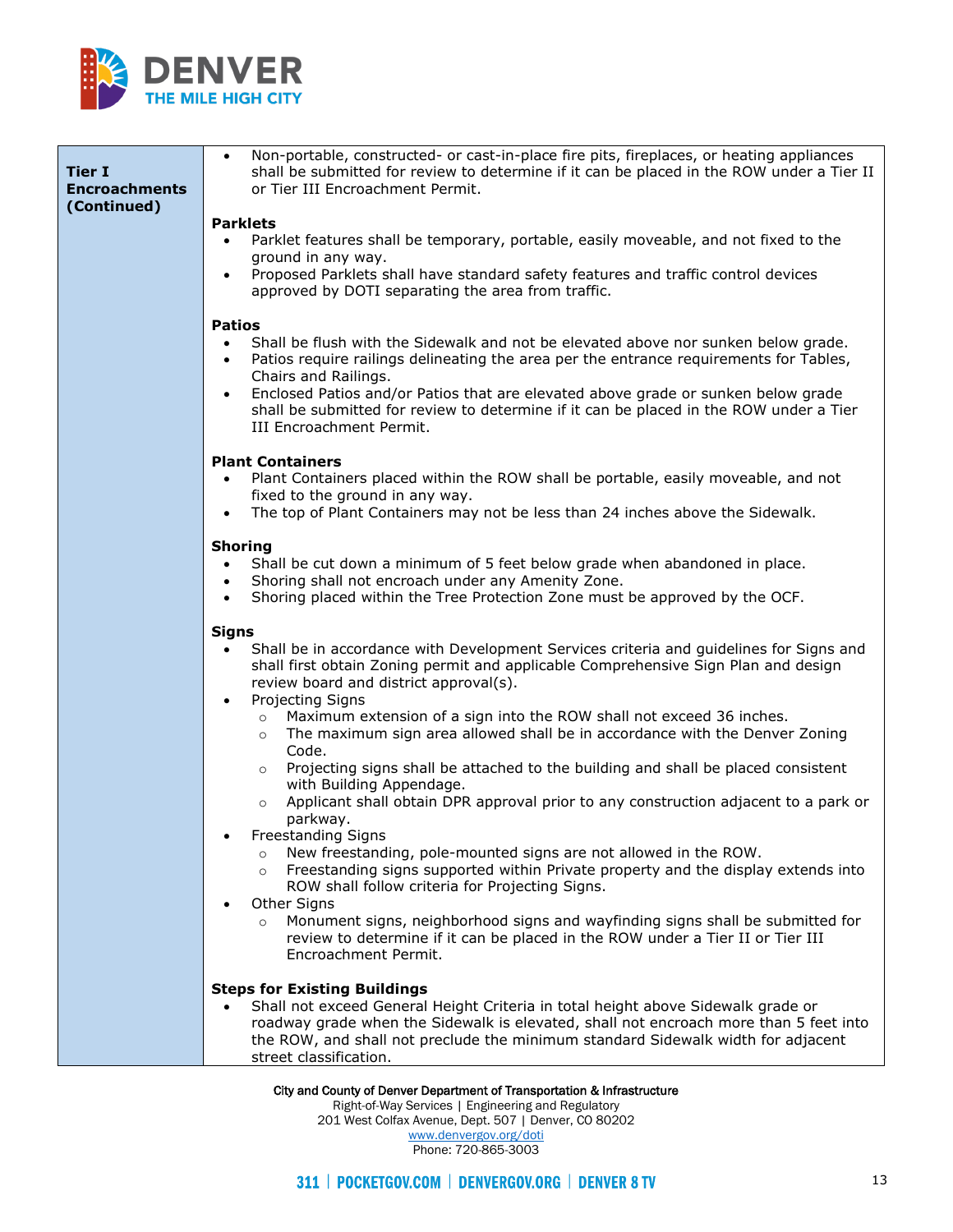

| <b>Tier I</b><br><b>Encroachments</b><br>(Continued) | On local and collector streets, Steps placed next to Sidewalks narrower than 5 feet wide<br>$\bullet$<br>shall be located a minimum of 5.5 feet horizontal clearance from front (street side)<br>edge of Sidewalk to allow for the future expansion of the Sidewalk.<br>On Arterial streets, Steps placed next to Sidewalks narrower than 8 feet wide shall be<br>located a minimum of 8.5 feet horizontal clearance from front (street side) edge of<br>Sidewalk to allow for the future expansion of the Sidewalk.<br>Steps shall be located a minimum of 14 feet horizontal clearance from the flowline.<br>Steps shall not be placed within 10 feet horizontal clearance of a Public or Private storm<br>or sanitary sewer line.<br>Steps shall not block or impair access to emergency services, utilities (including<br>$\bullet$<br>hydrants, meters, and valves), public accesses or facilities that require routine<br>maintenance.<br>Shall be designed so that the City can excavate in front of the Steps to replace ROW<br>infrastructure without impacting the stability of the Steps.<br>Steps with railings or steps for new construction shall be submitted for review to<br>determine if it can be placed in the ROW under a Tier II or III Encroachment Permit.                                                                                                                                                                                                                                                                                                                                                                                                                                                      |
|------------------------------------------------------|-----------------------------------------------------------------------------------------------------------------------------------------------------------------------------------------------------------------------------------------------------------------------------------------------------------------------------------------------------------------------------------------------------------------------------------------------------------------------------------------------------------------------------------------------------------------------------------------------------------------------------------------------------------------------------------------------------------------------------------------------------------------------------------------------------------------------------------------------------------------------------------------------------------------------------------------------------------------------------------------------------------------------------------------------------------------------------------------------------------------------------------------------------------------------------------------------------------------------------------------------------------------------------------------------------------------------------------------------------------------------------------------------------------------------------------------------------------------------------------------------------------------------------------------------------------------------------------------------------------------------------------------------------------------------------------------------------------------------------------------|
|                                                      | <b>Storm Water Quality Control Devices and Measures</b><br>Private Underground detention or water quality systems are not allowed in the ROW.<br>Storm Water Quality Control Devices and Measures in the ROW that treat runoff from<br>Private property shall be submitted for review to determine if it can be placed in the<br>ROW under a Tier III Encroachment Permit. Encroachments that treat runoff from more<br>than one Private property must be owned, operated, and maintained by a Special<br>District without the ability to place these facilities outside of the ROW.<br><b>Vaults</b><br>Excluding Utility Company and water meter vaults, new Private vaults are not allowed<br>$\bullet$<br>in the ROW.                                                                                                                                                                                                                                                                                                                                                                                                                                                                                                                                                                                                                                                                                                                                                                                                                                                                                                                                                                                                               |
|                                                      | <b>Walls</b><br>Existing building walls, including their foundations/footings, that encroach into the ROW<br>12 inches or less.<br>Landscape walls that are for slope dampening only, can be removed without impact to<br>$\bullet$<br>other improvements and natural slope will return to original conditions, and shall meet<br>all of the following minimum criteria:<br>Shall not exceed General Height Criteria in total height above Sidewalk grade and<br>$\circ$<br>shall not encroach more than 5 feet into the ROW.<br>The face of the wall shall be placed a minimum of 6 inches horizontal clearance<br>$\circ$<br>behind the back of the Sidewalk to allow for Sidewalk maintenance.<br>On local and collector streets, landscape walls placed next to Sidewalks narrower<br>$\circ$<br>than 5 feet wide shall be located a minimum of 5.5 feet horizontal clearance from<br>front (street side) edge of Sidewalk to allow for the future expansion of the<br>Sidewalk.<br>On Arterial streets, landscape walls placed next to Sidewalks narrower than 8 feet<br>$\circ$<br>wide shall be located a minimum of 8.5 feet horizontal clearance from front (street<br>side) edge of Sidewalk to allow for the future expansion of the Sidewalk.<br>A landscape wall shall be located a minimum of 14 feet horizontal clearance from<br>$\circ$<br>the flowline.<br>Landscape walls shall not be placed within 10 feet horizontal clearance of a Public<br>$\circ$<br>or Private storm or sanitary sewer line.<br>Landscape walls shall not block or impair access to emergency services, utilities<br>$\circ$<br>(including hydrants, meters, and valves), public accesses or facilities that require<br>routine maintenance. |

City and County of Denver Department of Transportation & Infrastructure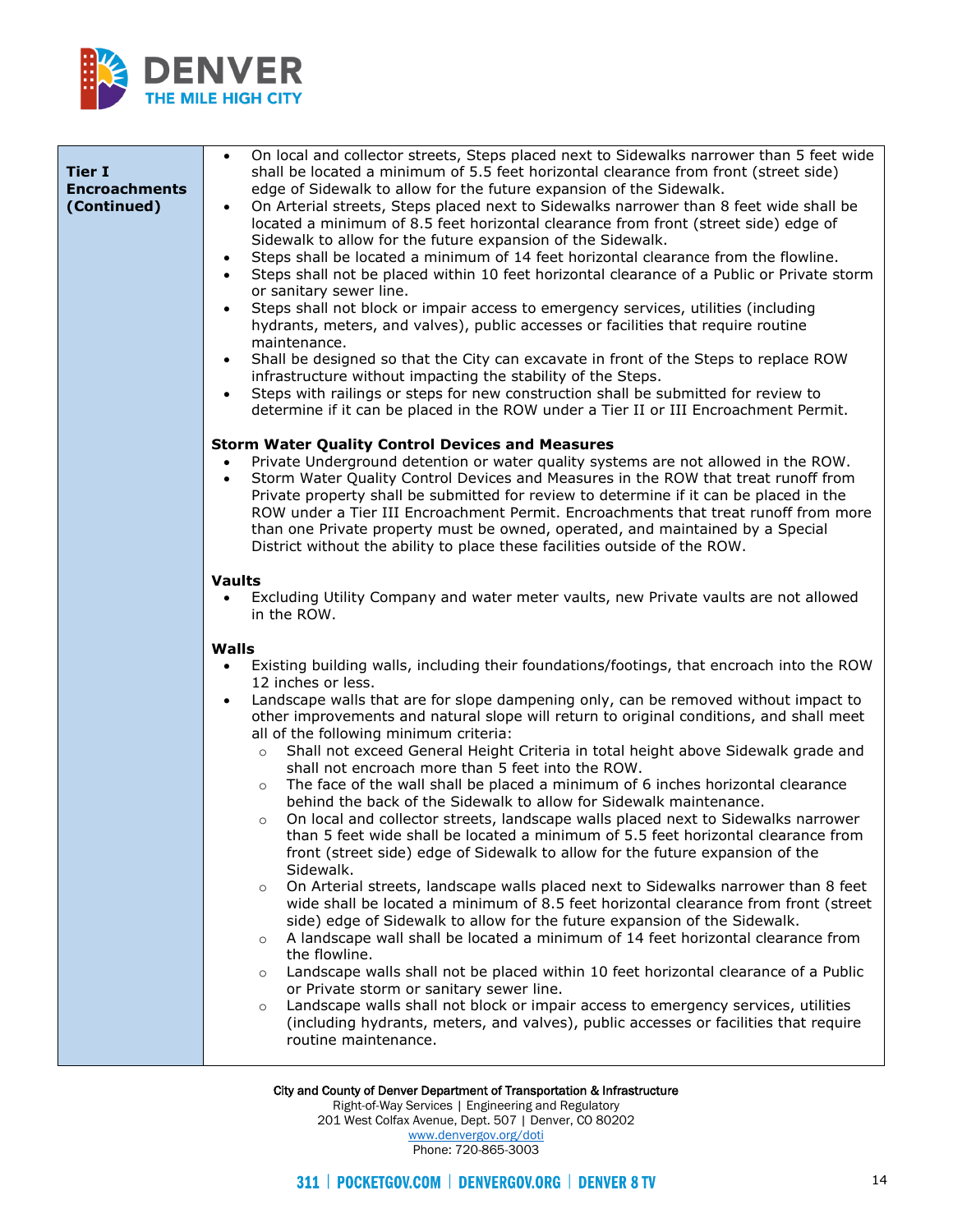

| <b>Tier I</b><br><b>Encroachments</b><br>(Continued) | Landscape walls shall be installed so that the City can excavate in front of the wall<br>$\circ$<br>to replace ROW infrastructure without impacting the stability of the landscape wall.<br>Landscape Walls between a detached walk and the curb may be allowed for<br>$\circ$<br>existing buildings that must address grade challenges for building access resulting<br>from a mandated higher finish floor elevation. Landscape walls between a<br>detached walk and curb to accommodate new buildings shall be submitted for<br>review to determine if it can be placed in the ROW under a Tier III Encroachment<br>Permit.<br>Fencing placed on a Landscape Wall collectively exceeding General Height Criteria<br>above Sidewalk grade shall be submitted for review to determine if it can be placed in<br>the ROW under a Tier III Encroachment Permit. |
|------------------------------------------------------|----------------------------------------------------------------------------------------------------------------------------------------------------------------------------------------------------------------------------------------------------------------------------------------------------------------------------------------------------------------------------------------------------------------------------------------------------------------------------------------------------------------------------------------------------------------------------------------------------------------------------------------------------------------------------------------------------------------------------------------------------------------------------------------------------------------------------------------------------------------|
|                                                      | <b>Window and Door Wells</b><br>Only for existing windows and doors of existing buildings located at below-grade levels.<br>Shall not encroach more than 5 feet into the ROW.<br>Shall have railings or protective coverings.<br>Shall maintain minimum ADA/ADAAG/PROWAG pedestrian accessible routes and<br>Sidewalk clear zones per the CCD Transportation Standards and Details for the<br>Engineering Division.                                                                                                                                                                                                                                                                                                                                                                                                                                            |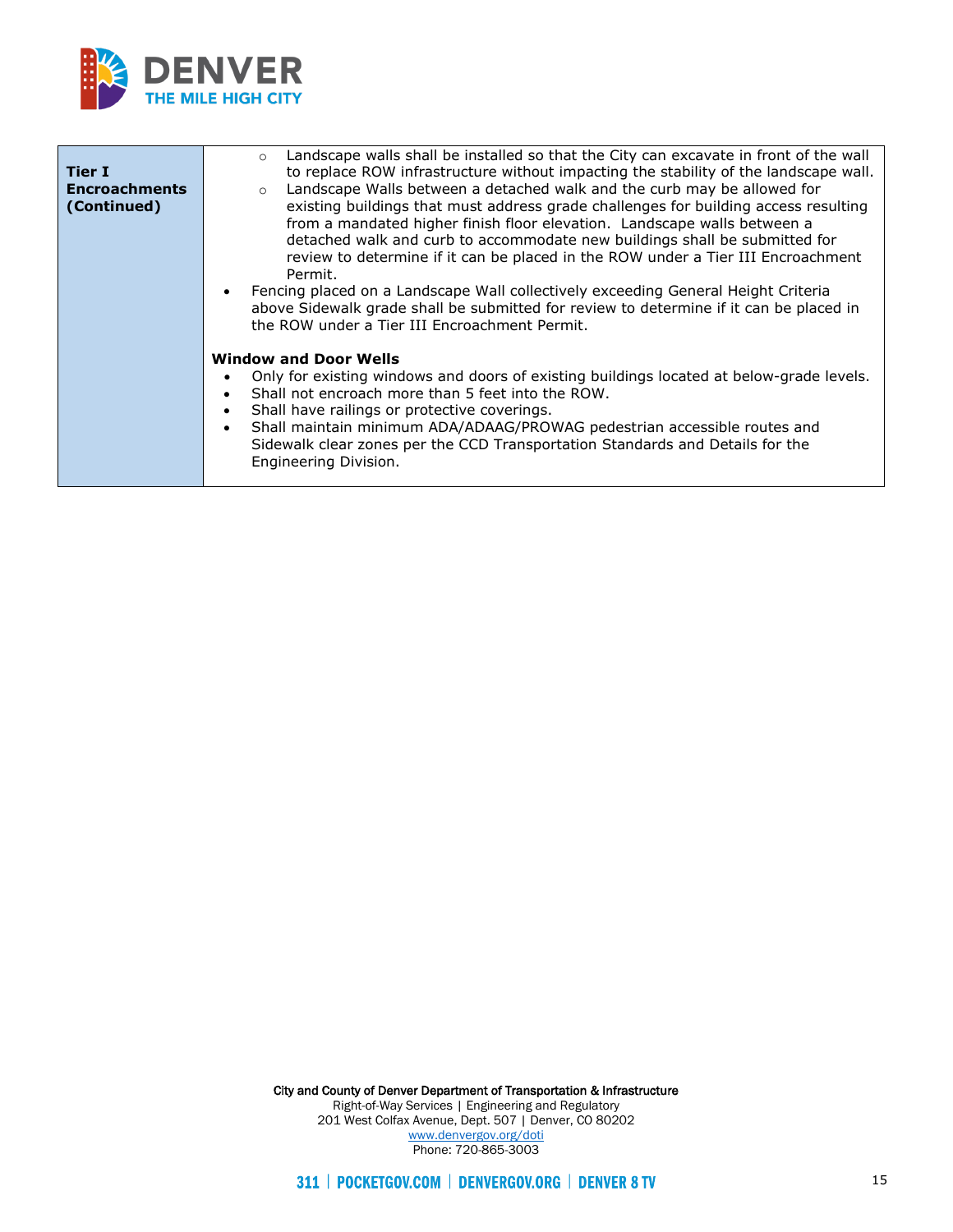

| <b>Tier II</b><br><b>Encroachments</b> | Tier II Encroachments are items that are determined in the sole judgment of DOTI to meet<br>the following minimum criteria:<br>are more significant or complex than a Tier I Encroachment;<br>$\bullet$<br>are not a significant size or impact to the safe and efficient use and operation of the<br>$\bullet$<br>ROW;<br>are not easily removed or ROW is not easily restored within 72 hours of notice;<br>do not impact the use of the ROW; and<br>$\bullet$<br>are not of significant expense to construct, maintain, and/or remove.<br>$\bullet$                                                                                                                                   |
|----------------------------------------|------------------------------------------------------------------------------------------------------------------------------------------------------------------------------------------------------------------------------------------------------------------------------------------------------------------------------------------------------------------------------------------------------------------------------------------------------------------------------------------------------------------------------------------------------------------------------------------------------------------------------------------------------------------------------------------|
|                                        | Additionally, regardless if an item is listed as Tier II, DOTI reserves the right classify a<br>proposed Encroachment as a Tier III or deny a proposed encroachment for reasons as<br>determined in the sole judgment of DOTI including, but not limited to: it is significant in<br>nature, is complex, is difficult to remove, is structural, requires structural support, encloses<br>an area, obstructs access, impacts the use of the ROW, is critical to business and property<br>use, is costly, and/or poses a health and safety risk to the public.                                                                                                                             |
|                                        | TIER II ENCROACHMENT EXAMPLES<br>Tier II Encroachment types include, but are not limited to, the below examples. If a<br>proposed Encroachment is not specifically listed herein, a request for a determination must<br>be submitted to DOTI. A Tier II Encroachment shall meet at a minimum, but is not limited<br>to, the criteria contained below, in addition to the General Height Criteria and General<br>Placement Criteria:                                                                                                                                                                                                                                                      |
|                                        | <b>Artwork</b><br>Shall be in accordance with criteria and guidelines for art in public spaces and first obtain<br>$\bullet$<br>approval by Arts & Venues.<br>Does not provide any other service or function.<br>$\bullet$<br>Is not construed as a sign by DOTI or the Denver Zoning Code.<br>Ownership of Artwork shall be visible on the art piece (plaque or etching).<br>Artwork that is ground-mounted, exceeds General Height Criteria but meets General<br>$\bullet$<br>Placement Criteria.<br>Artwork that projects over a PAR or over a street shall be submitted for review to<br>$\bullet$<br>determine if it can be placed in the ROW under a Tier III Encroachment Permit. |
|                                        | <b>Awnings</b><br>Awnings with ground supports, poles, or support columns located within the ROW.<br>$\bullet$<br><b>Building Appendages</b>                                                                                                                                                                                                                                                                                                                                                                                                                                                                                                                                             |
|                                        | Building Appendages with ground supports, poles, or support columns located within<br>the ROW.                                                                                                                                                                                                                                                                                                                                                                                                                                                                                                                                                                                           |
|                                        | <b>Canopies</b><br>Canopies with ground supports, poles, or support columns located within the ROW.                                                                                                                                                                                                                                                                                                                                                                                                                                                                                                                                                                                      |
|                                        | <b>Freestanding Facilities</b><br>Including, but not limited to, electric vehicle charging stations, digital kiosks, and<br>$\bullet$<br>newsstands that meet General Placement Criteria.                                                                                                                                                                                                                                                                                                                                                                                                                                                                                                |
|                                        | <b>Freestanding Signs</b><br>Monument, neighborhood, or wayfinding signs.<br>$\bullet$<br>New freestanding, pole-mounted signs for Private benefit are not allowed.<br>$\bullet$<br>Existing freestanding signs in the ROW shall be considered for permit if no sign<br>$\bullet$<br>modifications are proposed other than changes in display content.                                                                                                                                                                                                                                                                                                                                   |
|                                        | City and County of Denver Department of Transportation & Infrastructure                                                                                                                                                                                                                                                                                                                                                                                                                                                                                                                                                                                                                  |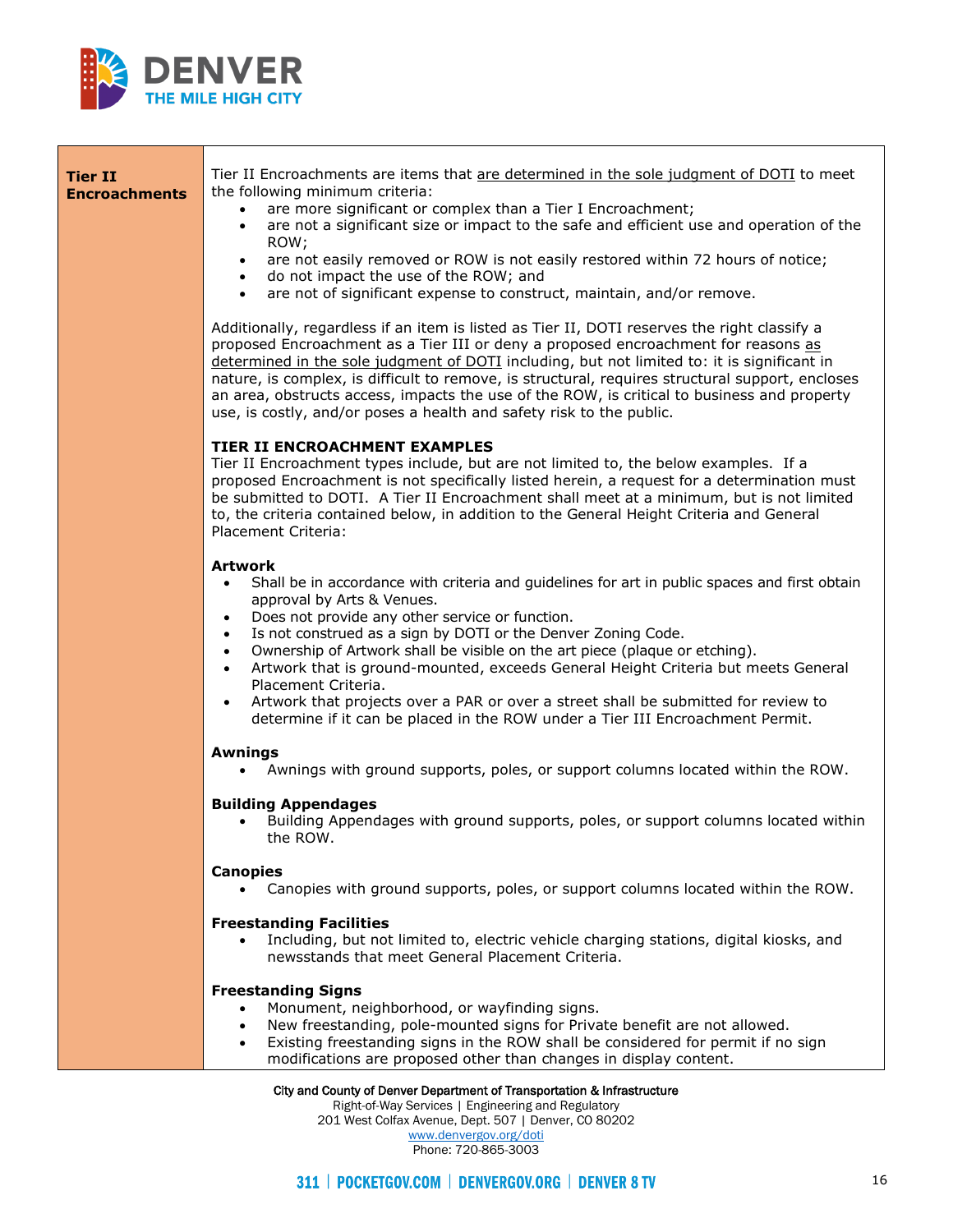

| Tier II<br><b>Encroachments</b><br>(Continued) | <b>Inorganic Ground Treatments</b><br>Artificial turf, permeable rubberized surfaces, and all other inorganic permeable<br>$\bullet$<br>surfaces or similar innovative, non-standardized solutions.<br>Decomposed granite, crusher fines, cobbles, loose stones or other easily disturbed<br>$\bullet$<br>materials are NOT allowed in the ROW.                                                                                                                                                                                                                                                                                                             |
|------------------------------------------------|-------------------------------------------------------------------------------------------------------------------------------------------------------------------------------------------------------------------------------------------------------------------------------------------------------------------------------------------------------------------------------------------------------------------------------------------------------------------------------------------------------------------------------------------------------------------------------------------------------------------------------------------------------------|
|                                                | <b>Irrigation Elements</b><br>Any raised irrigation appurtenance such as cross contamination and backflow<br>prevention devices, other surface appurtenances such as valves and irrigation boxes,<br>or irrigation pipe greater than 3 inches in diameter without the ability to place these<br>facilities in their private property.<br>Irrigation systems that span more than one property frontage. These irrigation<br>$\bullet$<br>systems must be owned, operated, and maintained by a Special District so that a<br>single adjacent property owner is not responsible for the facilities that happen to be<br>in the ROW adjacent to their property. |
|                                                | <b>Kiosks</b>                                                                                                                                                                                                                                                                                                                                                                                                                                                                                                                                                                                                                                               |
|                                                | Includes guard/valet shelters.<br>$\bullet$<br>Shall maintain minimum ADA/ADAAG/PROWAG pedestrian accessible routes and<br>Sidewalk clear zones per the CCD Transportation Standards and Details for the<br>Engineering Division.                                                                                                                                                                                                                                                                                                                                                                                                                           |
|                                                | <b>Lights</b>                                                                                                                                                                                                                                                                                                                                                                                                                                                                                                                                                                                                                                               |
|                                                | Shall meet City and County of Denver Street Lighting Design Guidelines.<br>Lighting attached to multiple buildings and shall require a written agreement between<br>$\bullet$<br>all impacted building owners.<br>A series of light poles installed across multiple property frontages must be owned,<br>$\bullet$<br>operated, and maintained by a Special District.                                                                                                                                                                                                                                                                                       |
|                                                | <b>Mail Delivery Centers</b><br>Mail Delivery Centers for existing residential properties (single family or duplex).<br>Mail Delivery Center must be owned and maintained by a Special District. The<br>$\bullet$<br>Special District must demonstrate that they do not have the ability to locate the<br>facility on their property before a Mail Delivery Center can be placed in the ROW.                                                                                                                                                                                                                                                                |
|                                                | <b>Monitoring Wells</b><br>Placed consistent with the CCD Transportation Standards and Details for the<br>Engineering Division and the Utility Plan Review and UPR Checklist.                                                                                                                                                                                                                                                                                                                                                                                                                                                                               |
|                                                | <b>Outdoor Heating</b><br>Non-portable, constructed- or cast-in-place fire pits, fireplaces, and heating<br>appliances that are placed consistent with General Placement and Height Criteria.                                                                                                                                                                                                                                                                                                                                                                                                                                                               |
|                                                | <b>Non-Portable Planters</b><br>Privately-owned and maintained non-portable, affixed, constructed- or cast-in-place<br>planters that are placed consistent with General Placement and Height Criteria,<br>including plantings.                                                                                                                                                                                                                                                                                                                                                                                                                              |
|                                                | Permeable and Other Non-Standard Hardscape<br>Applies to inorganic materials or design elements not allowed by the CCD<br>$\bullet$<br>Transportation Standards and Details.<br>Only allowed within the Streetscape Amenity Zone and shall be placed flush with<br>Sidewalk and to maintain minimum ADA/ADAAG/PROWAG pedestrian accessible                                                                                                                                                                                                                                                                                                                  |
|                                                | City and County of Denver Department of Transportation & Infrastructure                                                                                                                                                                                                                                                                                                                                                                                                                                                                                                                                                                                     |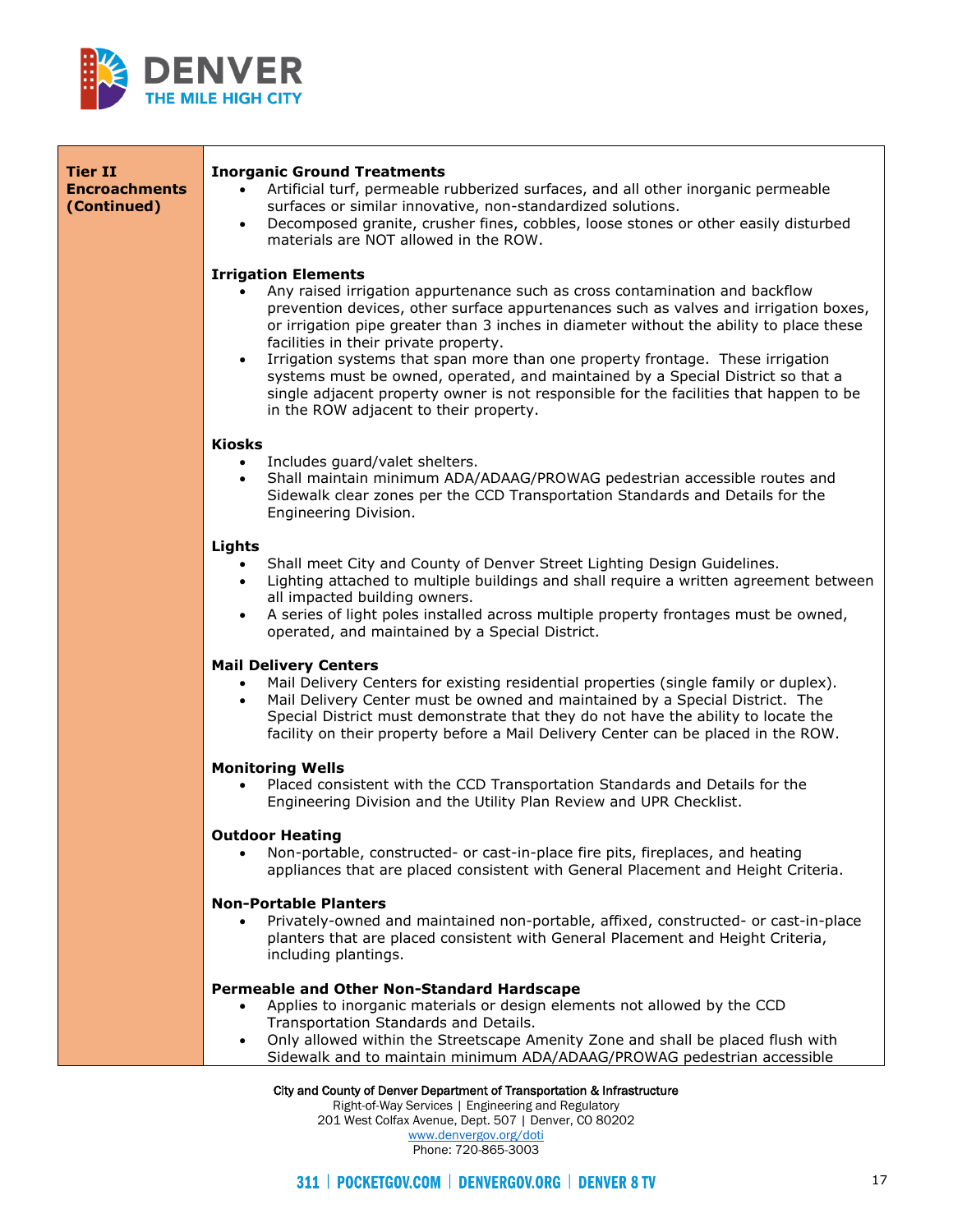

| <b>Tier II</b>                      | routes and Sidewalk clear zones per the CCD Transportation Standards and Details<br>for the Engineering Division.                                                                                                                                                                                                                                                                                                                                                                                                                                                                                                                                                                                                                               |
|-------------------------------------|-------------------------------------------------------------------------------------------------------------------------------------------------------------------------------------------------------------------------------------------------------------------------------------------------------------------------------------------------------------------------------------------------------------------------------------------------------------------------------------------------------------------------------------------------------------------------------------------------------------------------------------------------------------------------------------------------------------------------------------------------|
| <b>Encroachments</b><br>(Continued) | Shall not extend within the TPZ of existing Public trees within any Amenity Zone<br>without approval from the OCF.                                                                                                                                                                                                                                                                                                                                                                                                                                                                                                                                                                                                                              |
|                                     | <b>Ramps to Existing Buildings</b>                                                                                                                                                                                                                                                                                                                                                                                                                                                                                                                                                                                                                                                                                                              |
|                                     | Ramps that are attached to an existing building and for the sole purpose of providing<br>the only means of ADA accessibility to an existing building.<br>Ramps may not change direction in the ROW.                                                                                                                                                                                                                                                                                                                                                                                                                                                                                                                                             |
|                                     | The maximum total depth of the Ramp, including railings, projecting into the ROW is<br>5 feet and the length may not exceed minimum length necessary to provide access<br>compliant with ADA.                                                                                                                                                                                                                                                                                                                                                                                                                                                                                                                                                   |
|                                     | The ramp shall not be used as a patio, deck, or any other use other than for<br>$\bullet$<br>accessibility and no Signs, Plant Containers, furniture, or other obstructions shall be<br>allowed on the ramp, landing, or railings.                                                                                                                                                                                                                                                                                                                                                                                                                                                                                                              |
|                                     | Foundation for handrails or handrail extensions shall not impede Sidewalk area.<br>$\bullet$<br>The railings on ramps may extend above General Height Criteria.<br>$\bullet$                                                                                                                                                                                                                                                                                                                                                                                                                                                                                                                                                                    |
|                                     | May include elevated walkways that encroach no more than 5 feet into the ROW that<br>$\bullet$<br>provided continued ADA access between doors of the same property provided there is<br>insufficient space to install separate ramps for each door.<br>May include steps to the landing.<br>$\bullet$                                                                                                                                                                                                                                                                                                                                                                                                                                           |
|                                     | <b>Sanitary Sewer Pre-Treatment Devices</b>                                                                                                                                                                                                                                                                                                                                                                                                                                                                                                                                                                                                                                                                                                     |
|                                     | New Construction: Grease interceptors, sand/oil interceptors, and other<br>$\bullet$<br>pretreatment devices will not be allowed in ROW for new construction. Core and shell<br>projects with unknown future tenants shall consider the need for grease and sand/oil<br>interceptor(s) and must provide the space for interceptor(s) within the property.<br>Existing Building: Grease interceptors, sand/oil interceptors, and other pretreatment<br>$\bullet$<br>devices may be allowed in the alley when no Private property is reasonably available<br>and depending on other utilities located in the alley, as determined during SUDP plan<br>review. Maximum extension into the ROW is 5 feet horizontal distance from property<br>line. |
|                                     | <b>Small Cell Poles</b><br>Reference the Freestanding, Privately-Owned Small Cell Antenna Pole ROW Permit<br>$\bullet$<br>Entrance Requirements.                                                                                                                                                                                                                                                                                                                                                                                                                                                                                                                                                                                                |
|                                     | <b>Snow Melt Systems</b>                                                                                                                                                                                                                                                                                                                                                                                                                                                                                                                                                                                                                                                                                                                        |
|                                     | All mechanical components and controllers associated with such systems shall be<br>located on Private property and any connections made via underground conduit.<br>Such systems shall be designed and constructed so that the portion located in the<br>ROW can be isolated from the rest of the system and any work in the ROW will not<br>impact the entire system.<br>Shall not extend past the back of curb towards the street.<br>$\bullet$                                                                                                                                                                                                                                                                                               |
|                                     | <b>Underground Devices</b><br>Structural cell systems for tree health (e.g. Silva Cells).                                                                                                                                                                                                                                                                                                                                                                                                                                                                                                                                                                                                                                                       |
|                                     |                                                                                                                                                                                                                                                                                                                                                                                                                                                                                                                                                                                                                                                                                                                                                 |

City and County of Denver Department of Transportation & Infrastructure Right-of-Way Services | Engineering and Regulatory 201 West Colfax Avenue, Dept. 507 | Denver, CO 80202 [www.denvergov.org/doti](https://www.denvergov.org/content/denvergov/en/transportation-mobility.html) Phone: 720-865-3003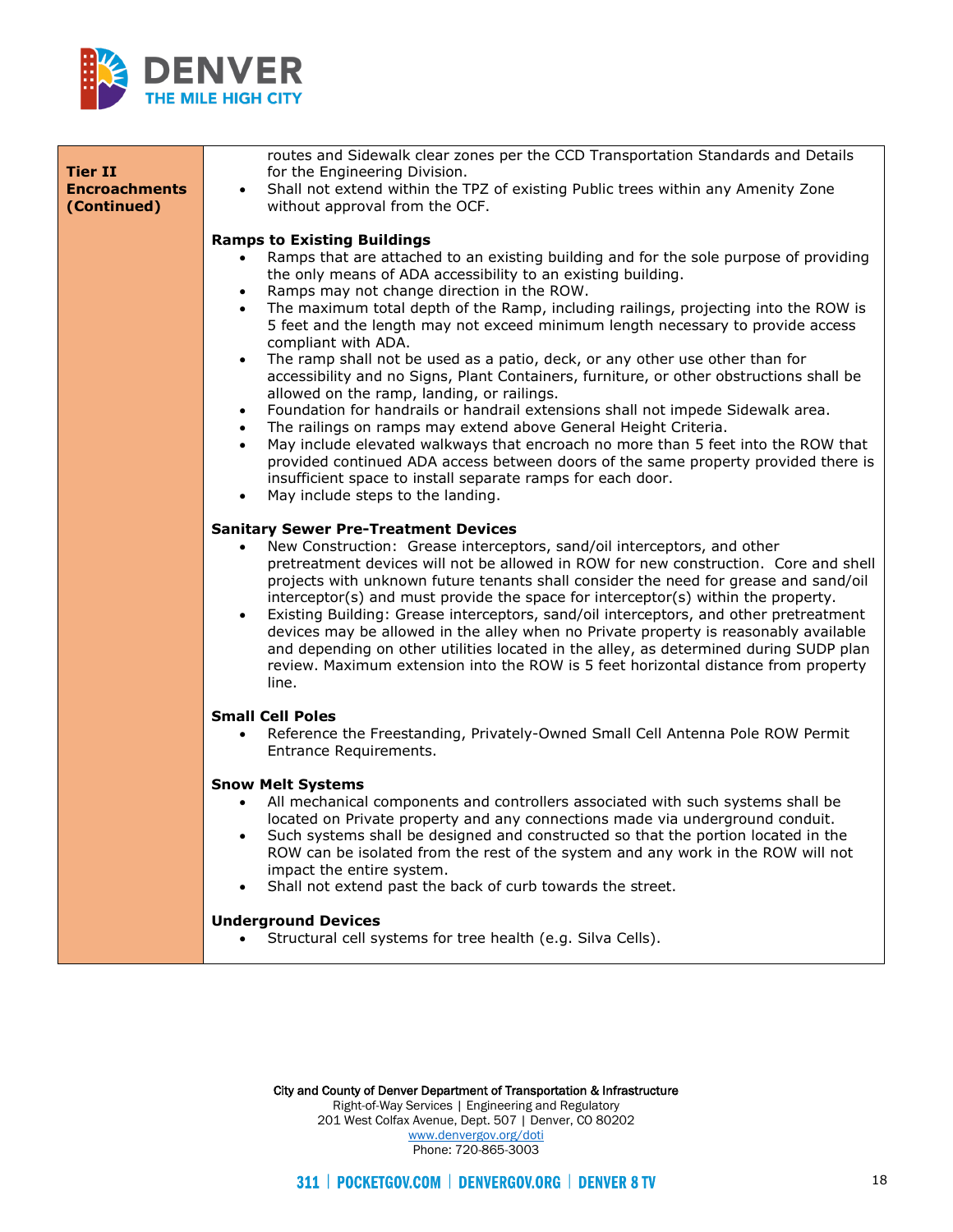

⊤

| Tier III<br><b>Encroachments</b>                                        | Tier III Encroachments are items that are determined in the sole judgment of DOTI to meet<br>the following minimum criteria:<br>are substantial in nature:<br>$\bullet$<br>are more significant or complex than a Tier II Encroachment;<br>$\bullet$<br>are a difficult to remove expansion of Private improvements, the building, or use into<br>$\bullet$<br>the ROW<br>impacts the use of the ROW;<br>$\bullet$<br>are critical to business or property use;<br>$\bullet$<br>are of significant expense to construct, maintain, or remove;<br>$\bullet$<br>vary from the DRMC; or<br>$\bullet$<br>are structurally significant.<br>$\bullet$            |
|-------------------------------------------------------------------------|------------------------------------------------------------------------------------------------------------------------------------------------------------------------------------------------------------------------------------------------------------------------------------------------------------------------------------------------------------------------------------------------------------------------------------------------------------------------------------------------------------------------------------------------------------------------------------------------------------------------------------------------------------|
|                                                                         | Additionally, regardless if an item is listed as Tier I or II, DOTI reserves the right classify a<br>proposed Encroachment as a Tier III or deny a proposed encroachment for reasons as<br>determined in the sole judgment of DOTI including, but not limited to: it is significant in<br>nature, is complex, is difficult to remove, is structural, requires structural support, encloses<br>an area, obstructs access, impacts the use of the ROW, is critical to business and property<br>use, is costly, poses a health and safety risk to the public, and/or DOTI otherwise determines<br>the Encroachment design should be reviewed by City Council. |
|                                                                         | TIER III ENCROACHMENT EXAMPLES<br>Tier III Encroachment types include, but are not limited to, the below examples. If a<br>proposed Encroachment is not specifically listed herein, a request for a determination must<br>be submitted to DOTI. A Tier III Encroachment shall meet at a minimum, but is not limited<br>to, the criteria contained below, in addition to the General Height Criteria and General<br>Placement Criteria:                                                                                                                                                                                                                     |
|                                                                         | Above-Grade Building Occupiable Floor Area<br>Shall not encroach more than 4 feet into the ROW.<br>$\bullet$<br>Shall not extend over any Amenity Zone.<br>$\bullet$<br>Shall have a drainage system that prevents water, snow and ice from draining directly<br>$\bullet$<br>onto the Sidewalk.<br>Shall have a minimum of 12 feet vertical clearance above ground.<br>Shall not extend over an alley.                                                                                                                                                                                                                                                    |
|                                                                         | <b>Aesthetic/Freestanding Walls</b><br>Includes Pillars, fences, masonry walls, paver walls and their columns meeting General<br>$\bullet$<br>Placement Criteria.<br>Aesthetic walls may not encroach more than 5 feet into the ROW and shall not exceed<br>General Height Criteria.<br>Shall maintain minimum ADA/ADAAG/PROWAG pedestrian accessible routes and<br>Sidewalk clear zones per the CCD Transportation Standards and Details for the<br>Engineering Division.                                                                                                                                                                                 |
|                                                                         | <b>Air Locks/Vestibules</b><br>For existing doors on existing buildings only.<br>$\bullet$<br>Shall not encroach more than 5 feet into the ROW, inclusive of the of the door swing.<br>$\bullet$<br>Vestibule doors on existing buildings for doors identified as Means of Egress per the<br>$\bullet$<br>Denver Building and Fire Code may swing into the ROW only when the door cannot be<br>recessed because of existing building constraints.<br>When a door swing is allowed into the ROW, safety features shall be installed on either<br>side of the door to prevent the door from becoming a hazard to pedestrians while fully                     |
| City and County of Denver Department of Transportation & Infrastructure |                                                                                                                                                                                                                                                                                                                                                                                                                                                                                                                                                                                                                                                            |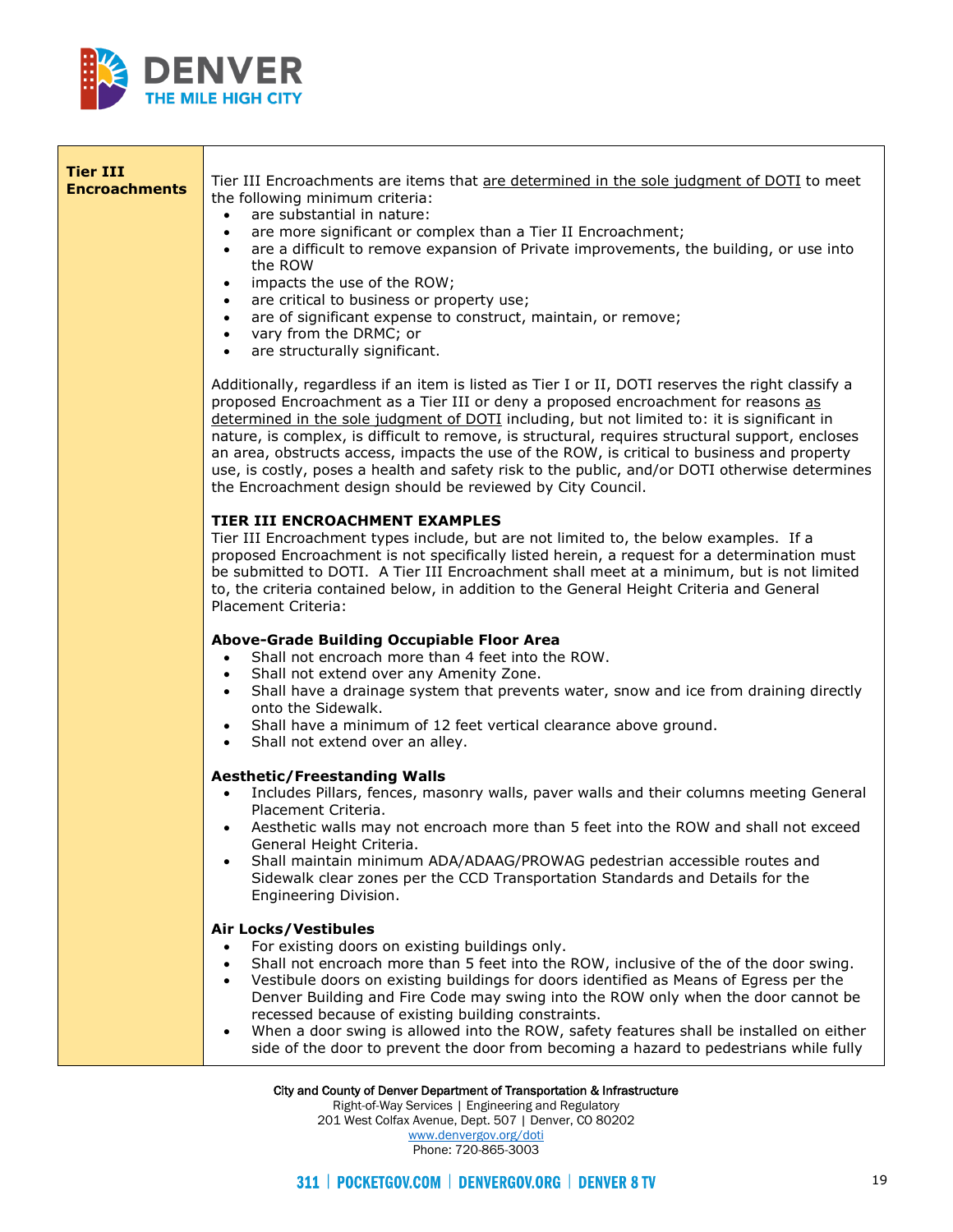

| <b>Tier III</b><br><b>Encroachments</b><br>(Continued) | opened, or while opening. Safety features shall comply with Means of Egress criteria of<br>the Denver Building and Fire Code and Tier I criteria herein.<br>Shall maintain minimum ADA/ADAAG/PROWAG pedestrian accessible routes and<br>$\bullet$<br>Sidewalk clear zones per the CCD Transportation Standards and Details for the<br>Engineering Division.                                                                                                                                                                                                                                                                                                                                                                            |
|--------------------------------------------------------|----------------------------------------------------------------------------------------------------------------------------------------------------------------------------------------------------------------------------------------------------------------------------------------------------------------------------------------------------------------------------------------------------------------------------------------------------------------------------------------------------------------------------------------------------------------------------------------------------------------------------------------------------------------------------------------------------------------------------------------|
|                                                        | <b>Artwork Projecting Over the PAR/Street</b><br>Artwork shall be in accordance with criteria and guidelines for art in public spaces and<br>first obtain approval by Arts & Venues.<br>Artwork projecting over a PAR shall provide a minimum of 8 feet vertical clearance.<br>$\bullet$<br>Artwork projecting over a street shall provide a minimum 24 feet vertical clearance<br>$\bullet$<br>above grade when there is storm or sanitary lines in the ROW and 16.5 feet vertical<br>clearance when there are no existing or planned storm or sanitary lines in the ROW.<br>Where there are large pipes or multiple pipes, DOTI may require additional vertical<br>clearance.<br>Artwork may not project over an alley.<br>$\bullet$ |
|                                                        | <b>Building Walls</b><br>Existing building walls, including their foundations/footings, that encroach into the ROW<br>more than 12 inches.                                                                                                                                                                                                                                                                                                                                                                                                                                                                                                                                                                                             |
|                                                        | <b>Cantilevered Roofs</b><br>Shall not encroach more than 2/3 the horizontal distance to the curb.<br>Shall not extend over any Amenity Zone.<br>Shall have a drainage system that prevents water, snow and ice from draining directly<br>onto the Sidewalk.<br>Shall have a minimum of 12 feet vertical clearance above ground.<br>Shall not extend over an alley.<br>$\bullet$                                                                                                                                                                                                                                                                                                                                                       |
|                                                        | <b>Elevated or Sunken Patios</b><br>Shall maintain minimum ADA/ADAAG/PROWAG pedestrian accessible routes and<br>Sidewalk clear zones per the CCD Transportation Standards and Details for the<br>Engineering Division.<br>Shall be placed consistent with the permit requirements for Tables, Chairs and Railings.<br>$\bullet$                                                                                                                                                                                                                                                                                                                                                                                                        |
|                                                        | <b>Electrical Conduit/Connections over 120 Volts</b><br>Reference the Utility Plan Review and UPR Checklist for additional criteria.<br>$\bullet$                                                                                                                                                                                                                                                                                                                                                                                                                                                                                                                                                                                      |
|                                                        | <b>Elevated Walkways, Loading Docks, Raised Platforms</b><br>Shall maintain minimum ADA/ADAAG/PROWAG pedestrian accessible routes and<br>Sidewalk clear zones per the CCD Transportation Standards and Details for the<br>Engineering Division.<br>Shall not encroach more than 5 feet into the ROW and shall not exceed General Height<br>Criteria. The railings may extend above General Height Criteria from Sidewalk grade.                                                                                                                                                                                                                                                                                                        |
|                                                        | <b>Enclosed Patios</b><br>Shall maintain minimum ADA/ADAAG/PROWAG pedestrian accessible routes and<br>sidewalk clear zones per the CCD Transportation Standards and Details for the<br>Engineering Division.<br>Shall be placed consistent with the entrance requirements for Tables, Chairs and<br>$\bullet$<br>Railings.                                                                                                                                                                                                                                                                                                                                                                                                             |
|                                                        | <b>Fences and Gates (New and Existing)</b><br>Shall meet criteria established in the Denver Zoning Code.                                                                                                                                                                                                                                                                                                                                                                                                                                                                                                                                                                                                                               |

Right-of-Way Services | Engineering and Regulatory 201 West Colfax Avenue, Dept. 507 | Denver, CO 80202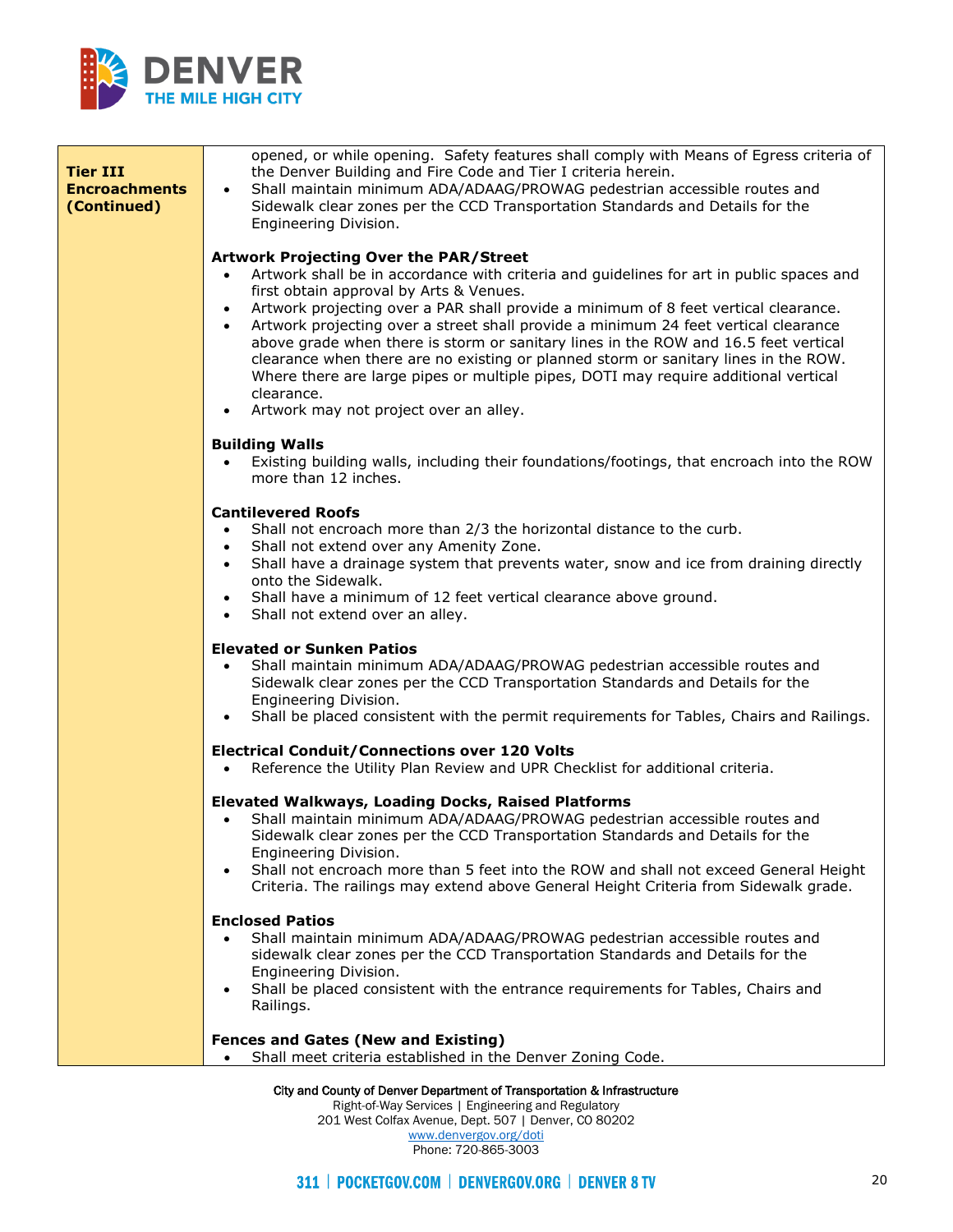

| <b>Tier III</b><br><b>Encroachments</b><br>(Continued) | Shall be placed a minimum of 6 inches horizontal clearance behind the back of the<br>Sidewalk to allow for Sidewalk maintenance.<br>On local and collector streets, fences and gates placed next to Sidewalks narrower than<br>5 feet wide shall be located a minimum of 5.5 feet horizontal clearance from front<br>(street side) edge of Sidewalk to allow for the future expansion of the Sidewalk.<br>On Arterial streets, fences and gates placed next to Sidewalks narrower than 8 feet<br>$\bullet$<br>wide shall be located a minimum of 8.5 feet horizontal clearance from front (street<br>side) edge of Sidewalk to allow for the future expansion of the Sidewalk.<br>If no curb or Sidewalk exists, fences and gates shall be located a minimum of 14 feet<br>horizontal clearance from the edge of pavement.<br>Shall not be placed in the area between the curb and gutter and a detached Sidewalk.<br>Shall not be placed within 10 feet horizontal clearance of a Public or Private storm or<br>sanitary sewer line.<br>Shall not block or impair access to emergency services, utilities (including hydrants,<br>meters, and valves), public accesses or facilities that require routine maintenance.<br>Gates when fully open, or while opening, shall not swing out into the ROW.<br>$\bullet$<br>Fences and gates may not be placed in alleys and, when fully open or while opening,<br>$\bullet$<br>gates shall not swing out into alleys.<br>Powered and non-powered gates shall not impede pedestrian traffic.<br>Vehicle access gates shall be placed a minimum of 20 feet horizontal clearance behind<br>the back of the Sidewalk to allow vehicle staging without impeding pedestrians.<br>Masonry fences are considered Aesthetic/Freestanding Walls and shall be submitted for<br>review to determine if it can be placed in the ROW in accordance with<br>Aesthetic/Freestanding Wall criteria. |
|--------------------------------------------------------|-------------------------------------------------------------------------------------------------------------------------------------------------------------------------------------------------------------------------------------------------------------------------------------------------------------------------------------------------------------------------------------------------------------------------------------------------------------------------------------------------------------------------------------------------------------------------------------------------------------------------------------------------------------------------------------------------------------------------------------------------------------------------------------------------------------------------------------------------------------------------------------------------------------------------------------------------------------------------------------------------------------------------------------------------------------------------------------------------------------------------------------------------------------------------------------------------------------------------------------------------------------------------------------------------------------------------------------------------------------------------------------------------------------------------------------------------------------------------------------------------------------------------------------------------------------------------------------------------------------------------------------------------------------------------------------------------------------------------------------------------------------------------------------------------------------------------------------------------------------------------------------------------------------------------------|
|                                                        | <b>Foundation Walls or Footings</b>                                                                                                                                                                                                                                                                                                                                                                                                                                                                                                                                                                                                                                                                                                                                                                                                                                                                                                                                                                                                                                                                                                                                                                                                                                                                                                                                                                                                                                                                                                                                                                                                                                                                                                                                                                                                                                                                                           |
|                                                        | For the purposes of supporting above ground structures or facilities.<br>Underground walls placed in the ROW for maintaining the structural integrity of<br>$\bullet$<br>facilities, such as a building, improvement or facilities such as parking, driving surfaces,<br>pedestrian accessible routes, and storage areas.<br>Shall have a minimum 5 feet vertical clearance from top of footing to finish grade.<br>Shall not encroach more than 5 feet into the ROW.<br>Shall not extend within the TPZ of existing Public Trees within any Amenity Zone.                                                                                                                                                                                                                                                                                                                                                                                                                                                                                                                                                                                                                                                                                                                                                                                                                                                                                                                                                                                                                                                                                                                                                                                                                                                                                                                                                                    |
|                                                        | <b>Pedestrian Bridges and Skyways</b>                                                                                                                                                                                                                                                                                                                                                                                                                                                                                                                                                                                                                                                                                                                                                                                                                                                                                                                                                                                                                                                                                                                                                                                                                                                                                                                                                                                                                                                                                                                                                                                                                                                                                                                                                                                                                                                                                         |
|                                                        | Shall provide a minimum 24 feet vertical clearance above grade when there is storm or<br>sanitary lines in the ROW and 16.5 feet vertical clearance when there are no existing or<br>planned storm or sanitary lines in the ROW. Where there are large pipes or multiple<br>pipes, DOTI may require additional vertical clearance.<br>Connected properties shall have appropriate legal documentation signed by both<br>property owners and recorded, which identifies ownership, maintenance obligations,<br>and what would happen to the shared Encroachment if either property is sold.                                                                                                                                                                                                                                                                                                                                                                                                                                                                                                                                                                                                                                                                                                                                                                                                                                                                                                                                                                                                                                                                                                                                                                                                                                                                                                                                    |
|                                                        | Private Sanitary Sewer, Storm, and Water Facilities                                                                                                                                                                                                                                                                                                                                                                                                                                                                                                                                                                                                                                                                                                                                                                                                                                                                                                                                                                                                                                                                                                                                                                                                                                                                                                                                                                                                                                                                                                                                                                                                                                                                                                                                                                                                                                                                           |
|                                                        | Private sanitary sewer mains, storm drain mains, subgrade drainage pipes, any other<br>private utility, and their structures in the ROW, excluding lateral service connections<br>that are generally connecting to the utility perpendicular to the ROW line.<br>Reference the Utility Plan Review and UPR Checklist for additional criteria.                                                                                                                                                                                                                                                                                                                                                                                                                                                                                                                                                                                                                                                                                                                                                                                                                                                                                                                                                                                                                                                                                                                                                                                                                                                                                                                                                                                                                                                                                                                                                                                 |
|                                                        | <b>Privately-Owned Raised Medians</b>                                                                                                                                                                                                                                                                                                                                                                                                                                                                                                                                                                                                                                                                                                                                                                                                                                                                                                                                                                                                                                                                                                                                                                                                                                                                                                                                                                                                                                                                                                                                                                                                                                                                                                                                                                                                                                                                                         |
|                                                        | Prior to proceeding with a Tier III Encroachment application, a median requires specific<br>written endorsement by DOTI Transportation Engineering including, but not limited to<br>an approved TEP or written letter from the City Traffic Engineer.<br>Must be owned and maintained by a Special District.                                                                                                                                                                                                                                                                                                                                                                                                                                                                                                                                                                                                                                                                                                                                                                                                                                                                                                                                                                                                                                                                                                                                                                                                                                                                                                                                                                                                                                                                                                                                                                                                                  |